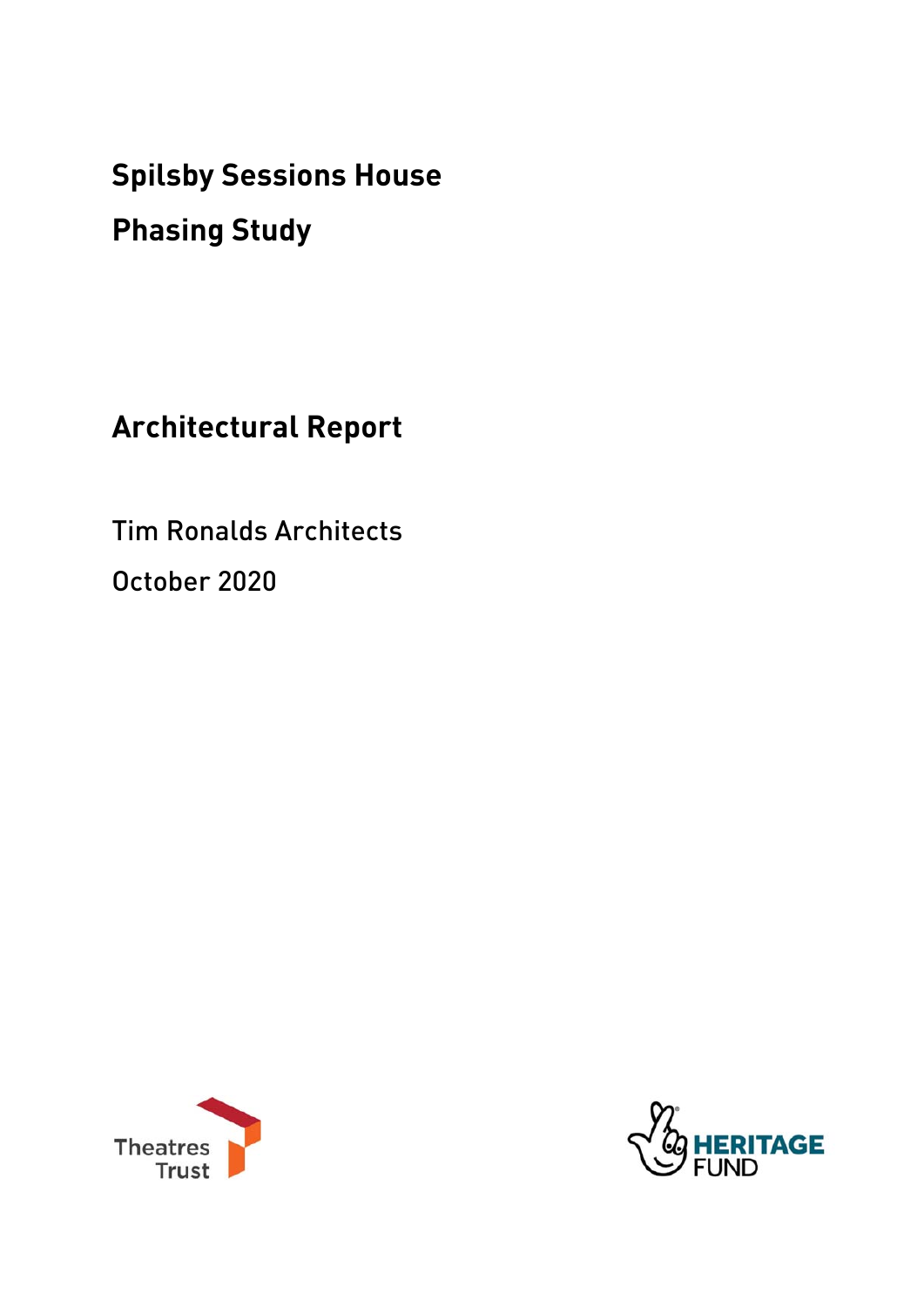

#### Introduction

The Spilsby Sessions House is a project to conserve and transform Spilsby's Grade II Listed former courthouse and police station building into a thriving cultural centre for the benefit of the public and community. Tim Ronalds Architects were appointed in October 2019 to contribute to a phasing study for the project. The phasing study has been undertaken by the Spilsby Sessions House management and trustees, Culver-Dodds Cultural Consultancy (business and activities planning), fundraising adviser Cynthia Wainwright and Tim Ronalds Architects.

The phasing study follows on from the work of the May 2018 viability study, the architectural aspects of which looked at the feasibility of accommodating the activities envisaged by the Spilsby Sessions House, provided preliminary layouts for the uses of the building spaces, and assessed the repair and alteration work needed to the building based on the proposed uses, on an appraisal of historic significance of the building elements, and on the condition of the building fabric.

The Spilsby Sessions House project aims to achieve key outcomes as follows:

- Widening participation in arts and culture, and supporting the community
- Access to arts and culture to a rural community
- A dedicated auditorium space, bringing live performance to the Spilsby catchment area and beyond
- Planned participation programmes and activities for a wide section of the community
- Wellbeing provision for the locality by providing space for communities to socialise, create and be physically active
- Supporting professional development and employment opportunities for the region's artists and creatives
- Opening up access to the heritage of the building
- Preservation of a local, Grade II-listed landmark, which is currently falling into disrepair
- Bringing a disused, historic space back to life and providing it with a use that benefits the local community and wider region.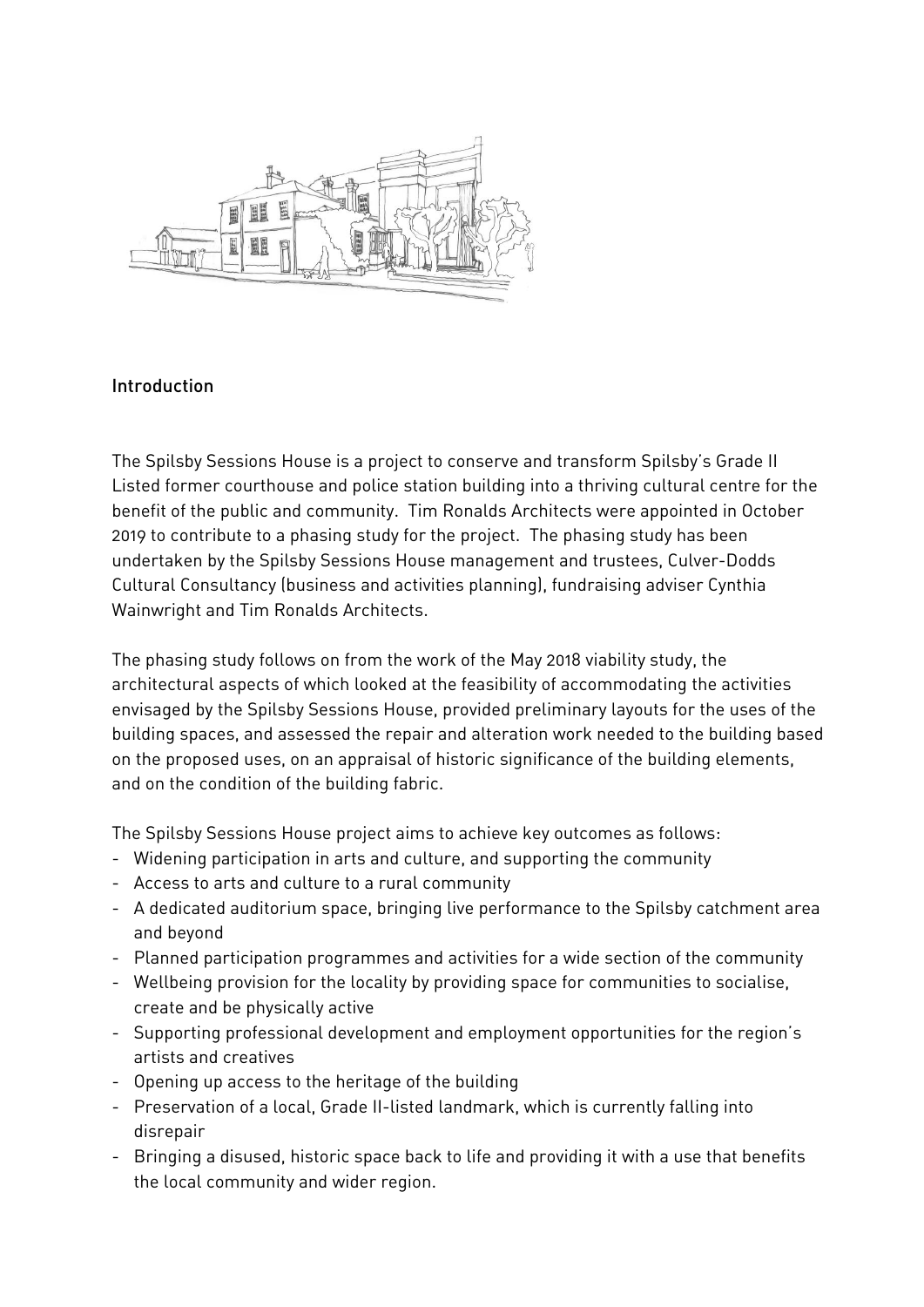#### Initial Phasing Suggestions

Tim Ronalds Architects produced an initial set of suggestions, based around the following priorities:

- Stopping deterioration and securing the building fabric
- Opening access to heritage
- Operational viability and purpose for the community
- Investment and repair to support a viable community use
- Constructional feasibility of possible phases and impact of simultaneous construction on operation of the centre.

The suggestions were discussed at a meeting with SSH management and trustees, Culver-Dodds Cultural Consultancy and Tim Ronalds Architects and set of phases settled upon. Costs for these phases were then produced for further discussion and research by SSH with supporters and advisers.

To inform SSH's early thinking on phases, a range of example cost estimates were produced looking at two, three and four phases. These were based on the original May 2018 viability study cost report and took account of inflation over a prolonged period for phased construction, and increased contractor's preliminaries and overheads associated with smaller projects.

#### Construction Access

The existing buildings are well suited to a phased construction approach. Access to the building and construction access is available directly from public streets on three sides, and two open areas exist that can accommodate construction stores and welfare provision as different parts of the building are worked on. For the initial phasing suggestions, defined areas for construction work were identified that would allow operation and access for users to continue safely in other parts of the building. Limitations imposed by building-wide elements, such as the necessary renewal of electrical and mechanical services, were taken into account to avoid repeating or undoing work carried out in previous phases.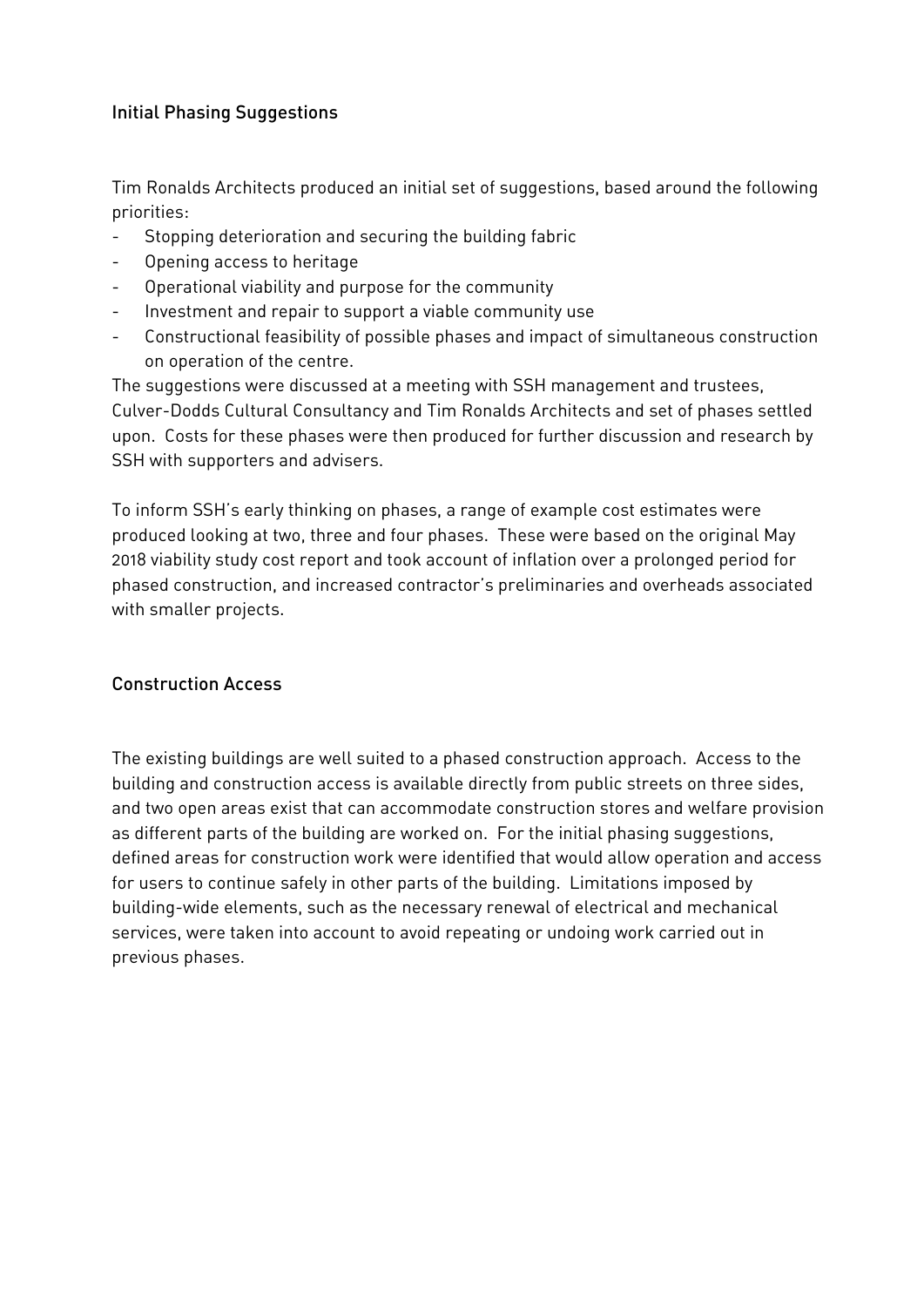#### Smaller Phases

Following reviews and consultation with stakeholders, advisers and other like organisations, assessment of likely funding scenarios, and further consideration of operational needs, a further phasing model was derived using the following criteria:

- Maintaining current activities
- Outcomes benefitting the community
- People's engagement with Heritage
- Local needs
- Growing the organisation's capacity
- Cost thresholds for the various phases

The new phased plan included eight phases to the construction work:

- 1. Emergency repairs
- 2. Works to the cell block to create digital studios
- 3. The "Barn" community space
- 4. Roof refurbishment, opening up the main space to public use
- 5. Bar and Café; workspace rentals
- 6. Community room (east side)
- 7. Fitting out the main space
- 8. Façade repair and forecourt

A five-phase project combining some of the phases above was also considered.

Changes in the scope of the building project were also made, to reduce cost (but retain the all the intentions for the building and project). These involved:

- Omission of new stair that enabled backstage cross-over. Whilst beneficial in terms of flexibility, this stair was not essential to the auditorium function of the main space.
- Reduction in shower and WC facilities for the dressing room accommodation. Alternative arrangements are possible with suitable event programming.
- Omission of the café extension and associated platform lift. Café and bar facilities are retained in spaces within the existing building.
- Adjustment of WC provision and reduction in specification for roof for WC block.
- Reduced scope of work to the "Barn": shell and power supply only.
- Review of cost provision for loose furniture.

Cost estimating was produced for this approach to phasing the project, showing a considerable impact from a longer inflation period and increased contractor's preliminaries and overheads associated with smaller projects. A project of small phases would also involve handling a long time-line of construction work and on-going fundraising, simultaneously with the running of the centre. The smaller phases would mean a longer period with areas of the building fabric still at risk, and begin to add complexity to installation of building-wide elements such as the electrical, alarms and plumbing installations. Safety and separation of construction from the operational activities of the building become more difficult with smaller phases.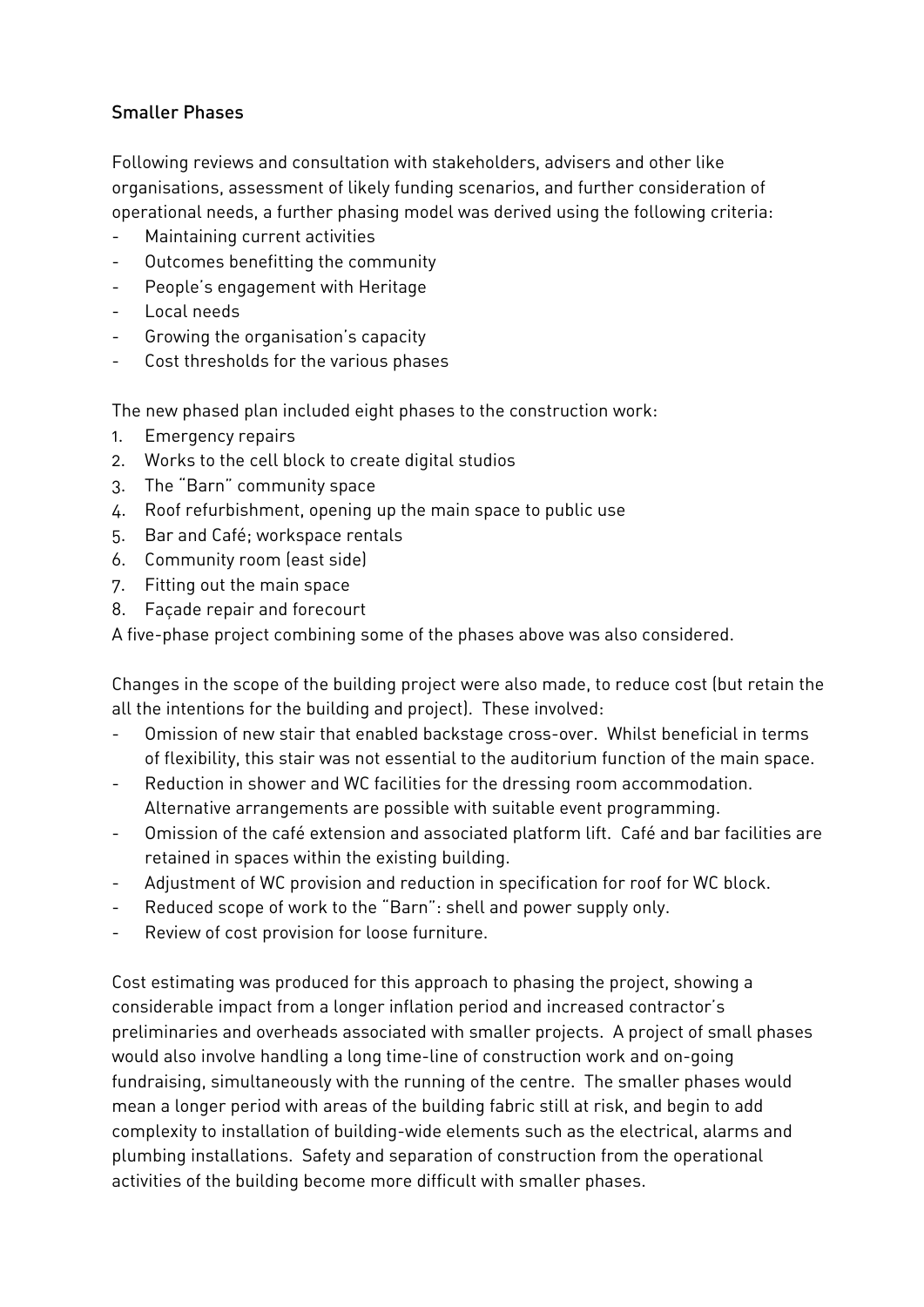#### Preferred Phasing Approach

To avoid the inflation and other additional costs of a micro-phased project, and a prolonged period of fundraising that could last ten years, it was decided that the project should be combined into fewer phases. Although this would require larger fundraising targets, it was felt that it would also enable better communication of the project's vision and impact to potential funders. The construction and operational aspects of the proposed phases are as follows:

#### Pre-works:

Concept and Scheme Design work sufficient for a Listed Building application to reflect the complete project. Temporary repairs to stop problems currently being caused by water ingress. Detailed business planning. Building purchase.

#### Phase 1 "Watertight and Meanwhile Use":

This phase refurbishes the roof, high-level walls, windows and any other work requiring access from a scaffold. All areas of the building become safe to occupy and can be put to temporary uses. Critical deterioration of the building exterior is stopped. Current activities can continue inside the building during construction.

Phase 2 "Main Space and Core Operation":

Works to refurbish and fit out the foyer, bar, café, main space, west-side workspaces and provide WCs. The revealing of the building's heritage, the community benefits and majority of operations envisaged for the building become possible at this point. During construction, the organisations activities can continue, based in the east side of the building, now made safe.

#### Phase 3 "Façade, Forecourt and East Side":

The remaining work to repair the façade stonework and prevent further deterioration and complete the refurbishment of the remaining parts of the building. The potential of the project is fully realised.

An updated cost plan for the phased project, produced by cost consultants Bristow Consulting, is attached and forms the basis for the activity and business planning and fundraising strategy carried out as part of the phasing study.

Updated plans, showing the revisions to the layout devised as part of the phasing discussions, are attached.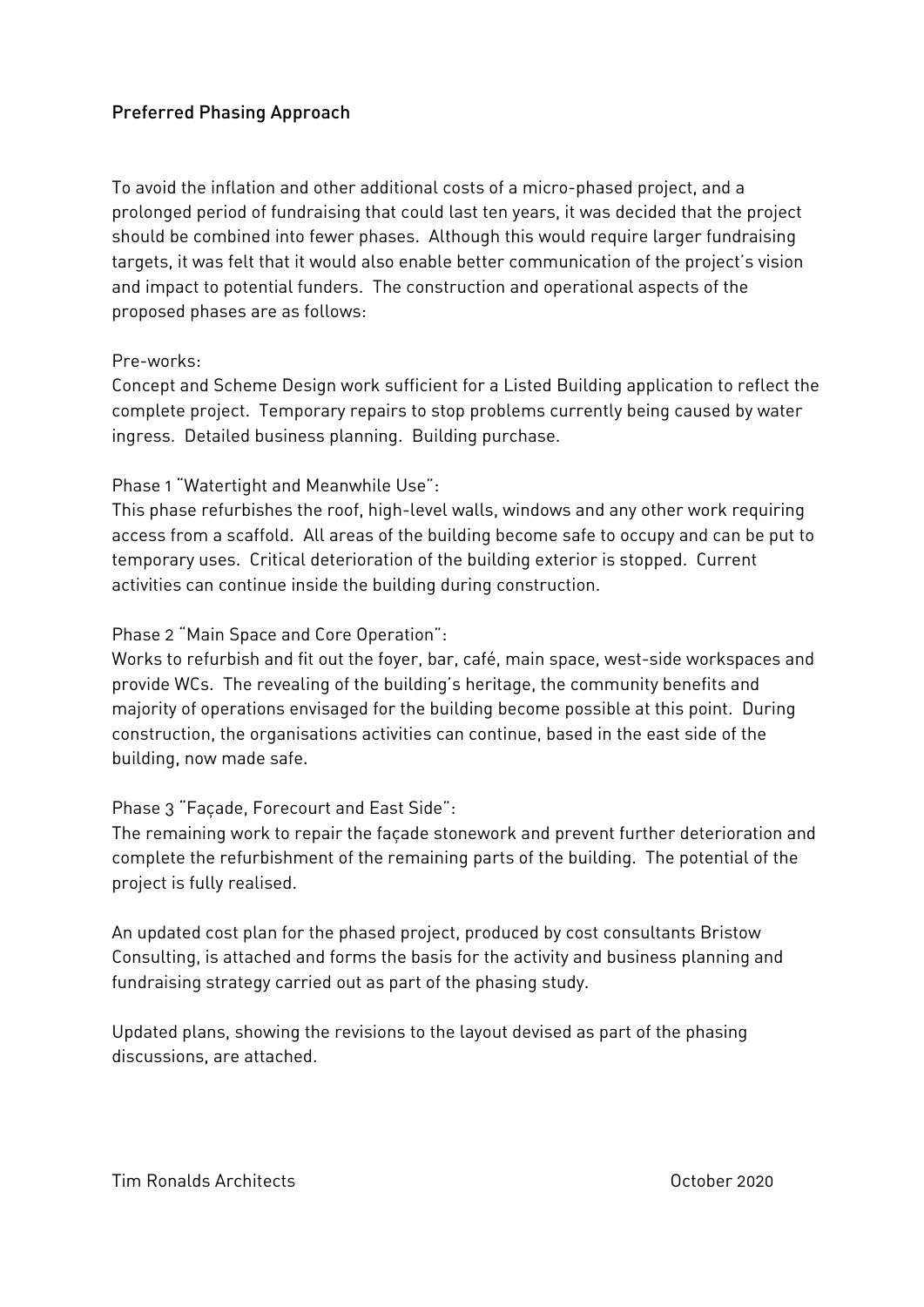

TSH 050 A

Ground Floor Plan as Proposed

Phase 3 Façade, Forecourt and East Sid

#### PHASING KEY



Phase 1 (whole building) Watertight and Meanwhile Use



Phase 2 Main Space and Core Operation

57 Kingsway Place . London EC1R 0LY tel: 020 7490 7704 office@timronalds.co.uk

1:100 OK AG Scale (at A1) Drawn Checked



#### Tim Ronalds Architects

Spilsby Sessions House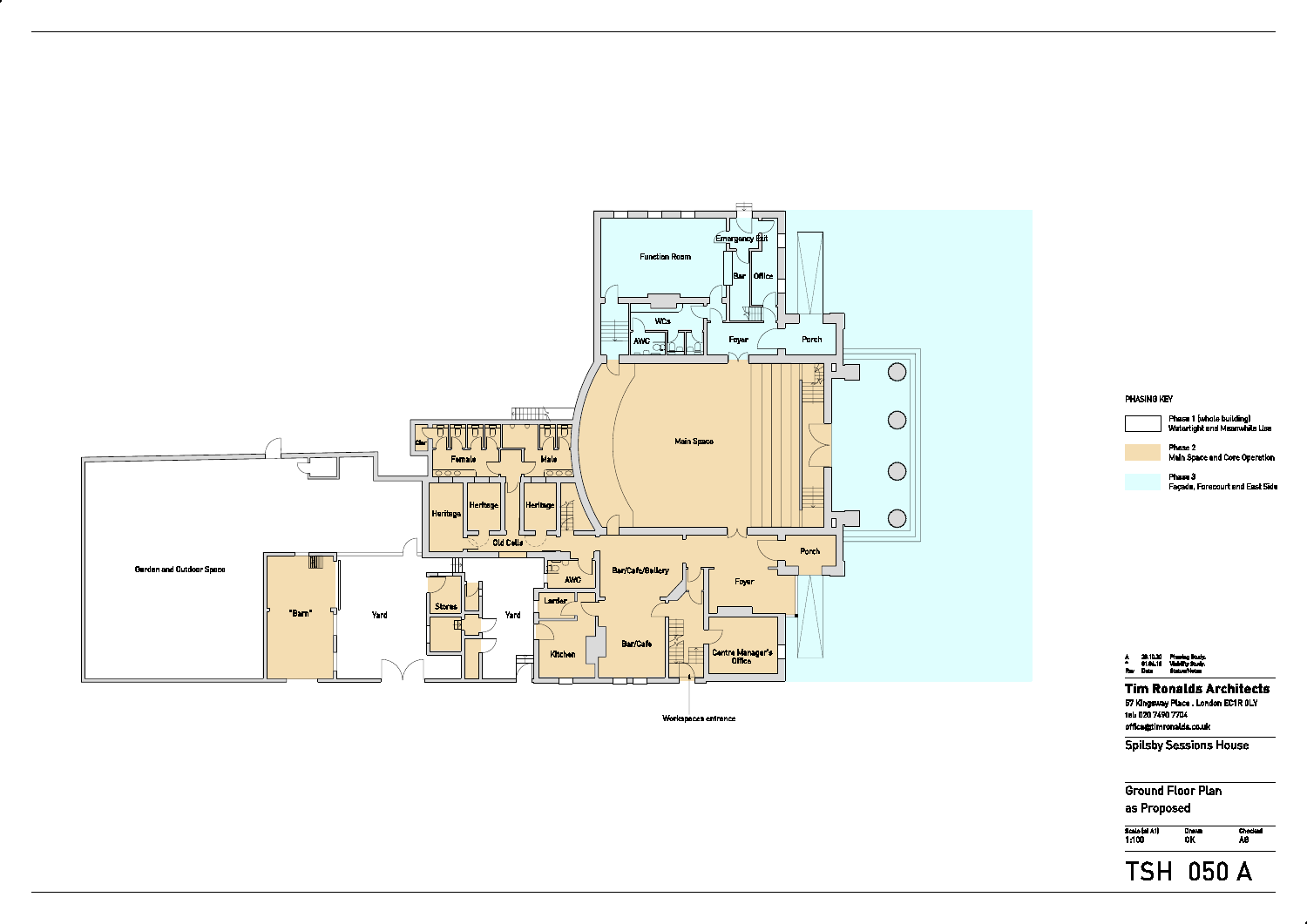

TSH 051 A

First Floor Plan as Proposed

Scale (at A1) Drawn Checked<br>1:100 OK AG

#### PHASING KEY



Phase 1 (whole building) Watertight and Meanwhile Use

Phase 2 Main Space and Core Operation

Phase 3 Façade, Forecourt and East Side





#### Tim Ronalds Architects

57 Kingsway Place . London EC1R 0LY tel: 020 7490 7704 office@ timronalds.co.uk

Spilsby Sessions House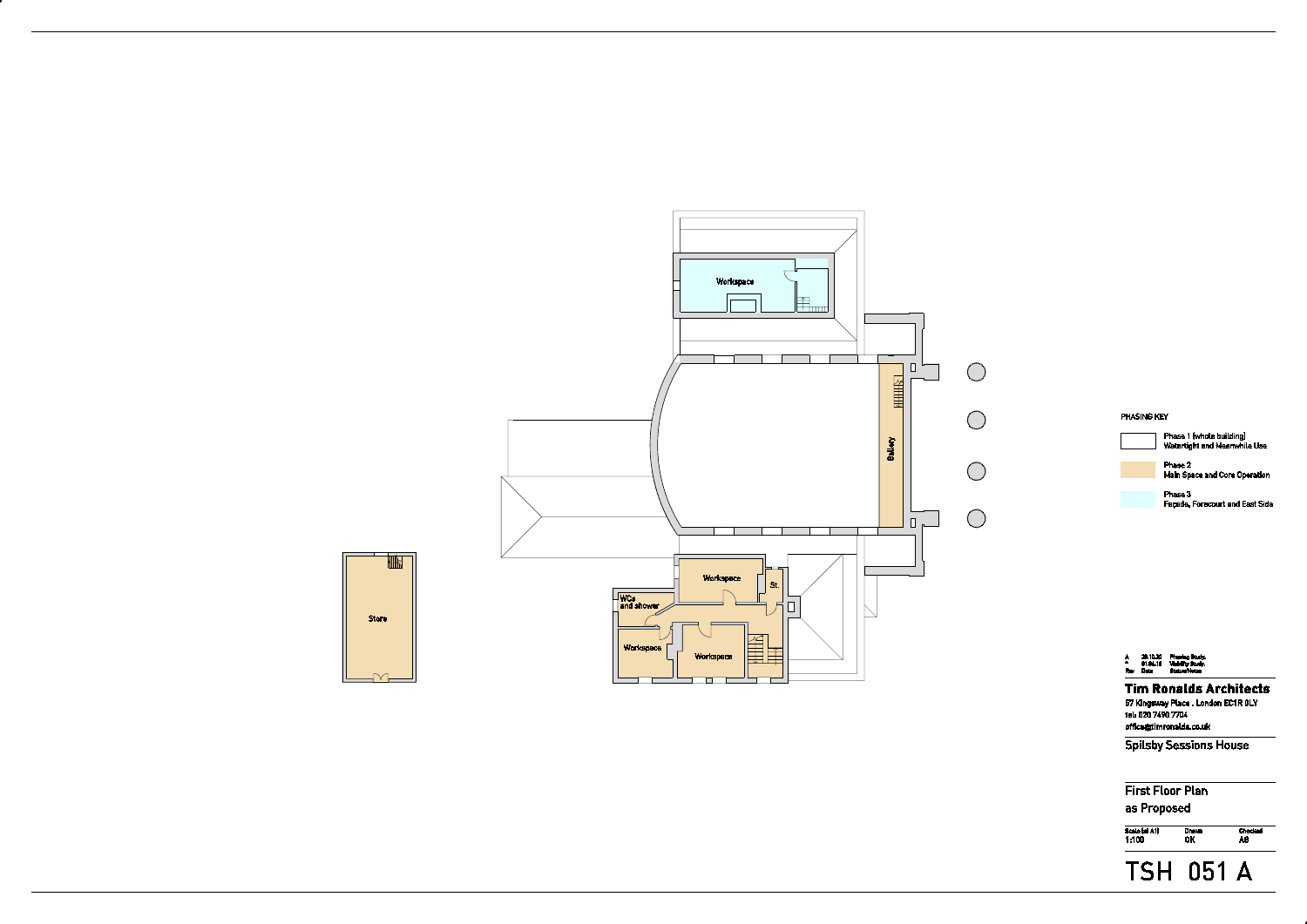# Bristow

Spilsby Theatre

Phased Order of Cost Estimate 2nd September 2020

Rev 2a

**Building smart** solutions to scale.



**Cost and Project** Management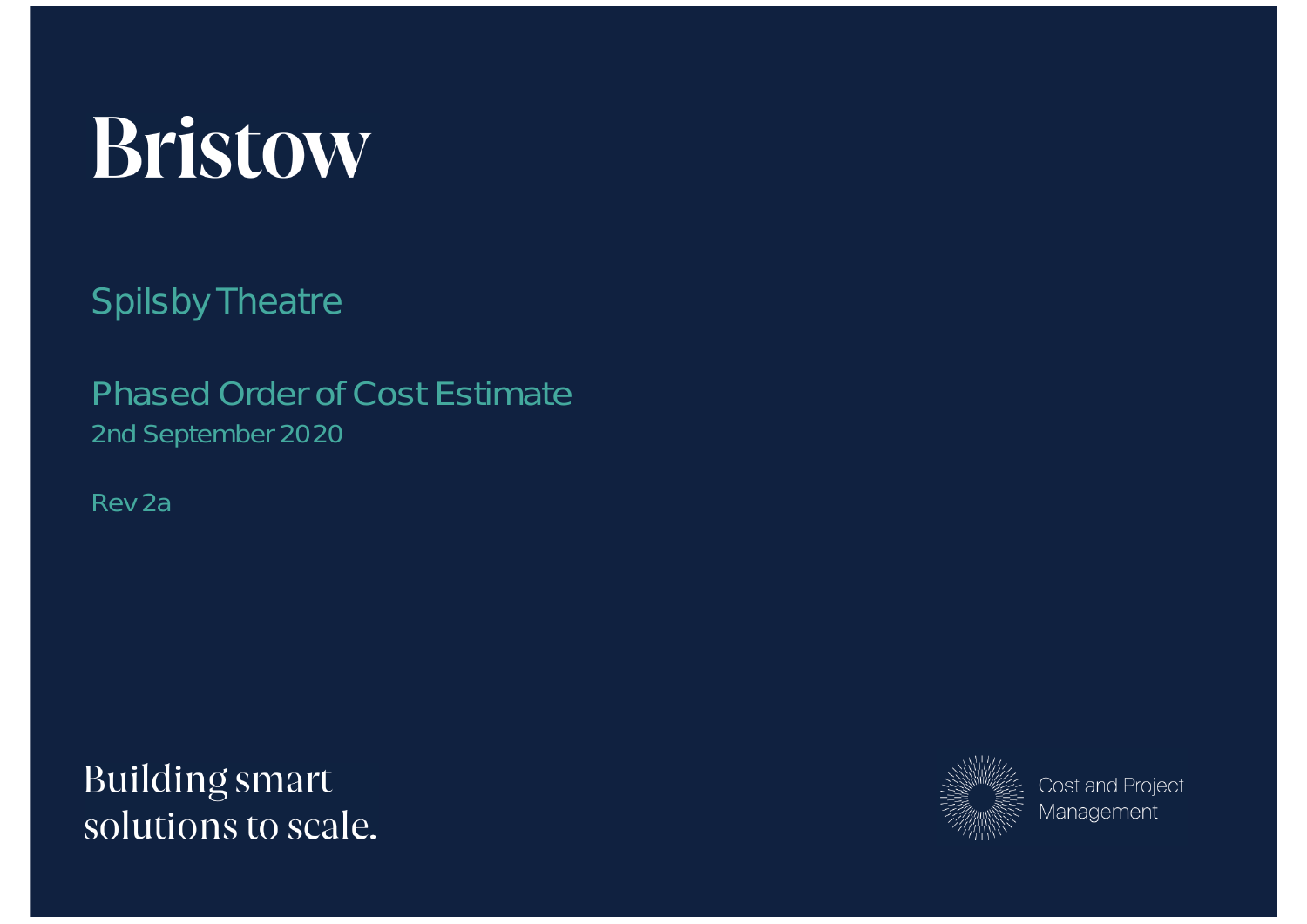# CONTENTS

| 1.0 ORDER OF COST ESTIMATE              | 3  |
|-----------------------------------------|----|
| <b>2.0 ASSUMPTIONS &amp; EXCLUSIONS</b> | 4  |
| 3.0 ELEMENTAL SUMMARY                   | 5  |
| 4.0 THE COST MODEL                      |    |
| <b>4.1 PRE WORKS</b>                    | 6  |
| 4.2 PHASE 1 - OPERATIONAL VALUE         | 8  |
| 4.3 PHASE 2 - EAST SIDE                 | 11 |
| 4.4 PHASE 3 - FRONTAGE AND FORECOURT    | 14 |
| <b>4.5 SINGLE PHASE</b>                 | 17 |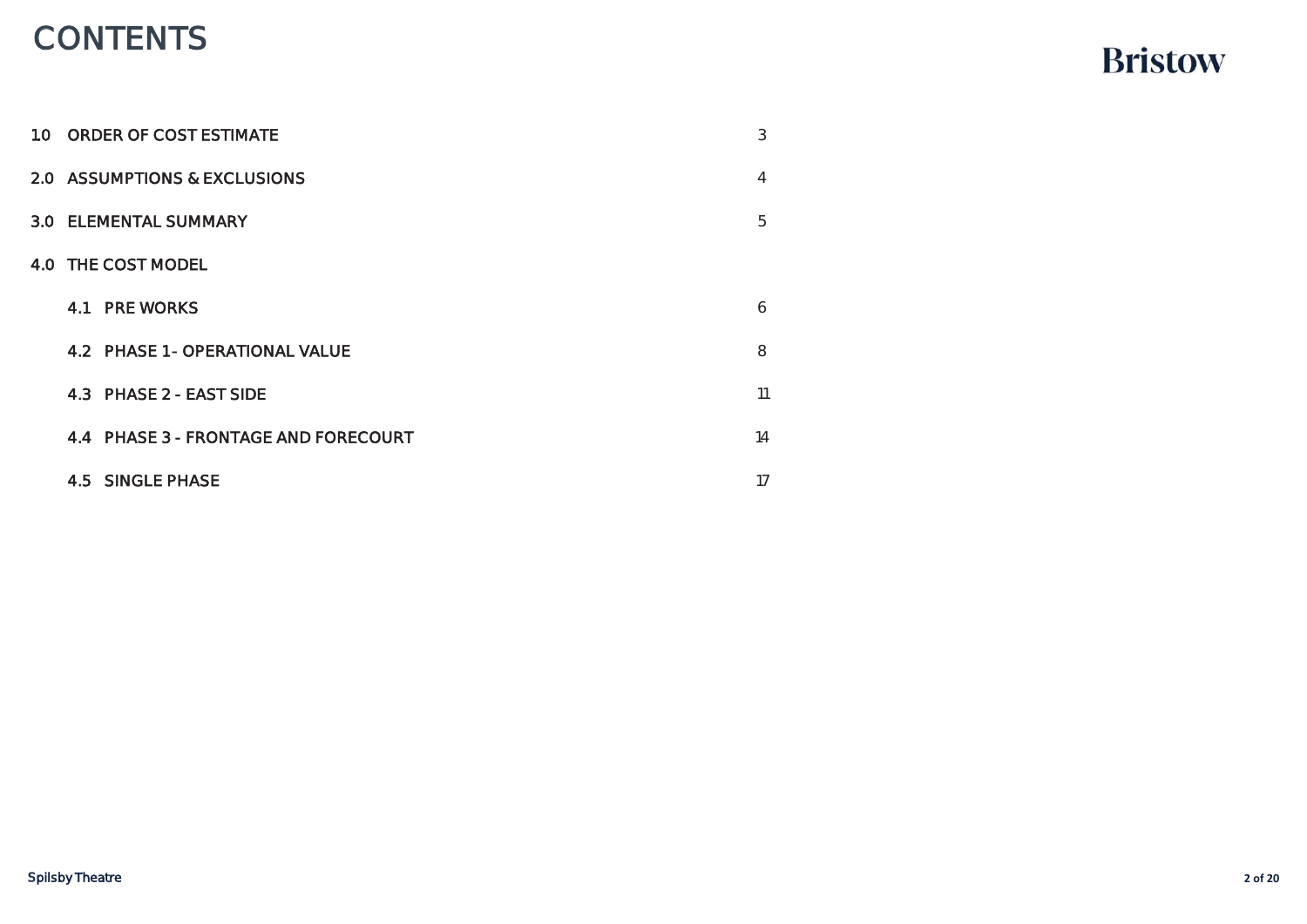## 1.0 ORDER OF COSTS

#### INTRODUCTION

Based on the information received (as Identified in Section 2) the Order of Cost Estimate below identifies a Total Anticipated Outturn Development Cost (subject to exclusions as listed within Section 2) for the phased development as well as the cost for the works to be carried out as a single project.

|                |                                                          |                |        | Pre Works | Phase 1        | Phase 2        | Phase 3       | Total         | Single Phase |
|----------------|----------------------------------------------------------|----------------|--------|-----------|----------------|----------------|---------------|---------------|--------------|
|                |                                                          |                |        |           | Watertight and | Main Space and | Facade,       |               | <b>Works</b> |
|                |                                                          |                |        |           | Meanwhile Use  | Core Operation | Forecourt and |               |              |
|                |                                                          |                |        |           |                |                | East Side     |               |              |
|                | <b>BUILDING WORKS</b>                                    |                |        | 15,000    | 340,000        | 813,000        | 277,000       | 1,445,000     | 1,448,000    |
|                | <b>THEATRE TECHNICAL</b>                                 |                |        |           |                | 143,000        |               | 143,000       | 143,000      |
| 3              | <b>EXTERNAL WORKS</b>                                    |                |        |           | 68,000         |                | 105,000       | 173,000       | 173,000      |
|                | MEASURED WORKS TOTAL                                     |                |        | 15,000    | 408,000        | 956,000        | 382,000       | 1,761,000     | 1,764,000    |
|                |                                                          |                |        |           |                |                |               |               |              |
|                | Main Contractors Preliminaries Estimate                  | $^{\circledR}$ | 17.50% | 3,000     | 71,000         | 167,000        | 67,000        | 308,000       | 309,000      |
| 6              | Main Contractors Overheads & Profit Estimate             | $\omega$       | 5.00%  | 1,000     | 24,000         | 56,000         | 22,000        | 103,000       | 104,000      |
| $\overline{7}$ | <b>WORKS COST ESTIMATE (BASE ESTIMATE)</b>               |                |        | 19,000    | 503,000        | 1,179,000      | 471,000       | 2,172,000     | 2,177,000    |
|                |                                                          |                |        |           |                |                |               |               |              |
| 8              | Design Development                                       | $^{\circ}$     | 10.0%  | 1,900     | 50,300         | 117,900        | 47,100        | 217,200       | 217,700      |
| $\mathsf{Q}$   | Inflation to Q3 2020                                     | $\circledcirc$ | 1.5%   |           | 8.000          | 19,000         | 8,000         | 35,000        | 35,000       |
| 10             | Q3 2020 to Phase 1 start on site Q3 2021                 | $\circledcirc$ | 4.8%   |           | 27,000         |                |               | <b>27,000</b> | 115,000      |
| 11             | Q3 2020 to Phase 2 start on site Q3 2022                 | $^{\circ}$     | 8.7%   |           |                | 115,000        |               | 115,00C       |              |
| 12             | Q3 2020 to Phase 3 start on site Q1 2023                 | $\circledcirc$ | 10.8%  |           |                |                | 57,000        | 57,000        |              |
| 13             | Construction Inflation up to Mid-Point                   | $\varpi$       | 1.00%  |           | 6,000          | 14,000         | 6,000         | 26,000        | 25,000       |
|                | 14 ANTICIPATED BUILDING CONTRACT VALUE (EXCLUDING VAT)   |                |        | 20,900    | 594,300        | 1,444,900      | 589,100       | 2,649,200     | 2,569,700    |
|                |                                                          |                |        |           |                |                |               |               |              |
| 15             | <b>Construction Risk Estimate</b>                        | $\omega$       | 5.00%  | 1,000     | 30,000         | 72,000         | 29,000        | 132,000       | 128,000      |
|                | 16 ANTICIPATED OUTTURN CONSTRUCTION COST (EXCLUDING VAT) |                |        | 22,000    | 624,000        | 1,517,000      | 618,000       | 2,781,200     | 2,697,700    |
|                |                                                          |                |        |           |                |                |               |               |              |
|                | Other Development Costs:                                 |                |        |           |                |                |               |               |              |
| 17             | Design Team Fees to Stage 3 - PROVISIONAL*               |                |        | 194,600   |                |                |               | 194,600       | 540,000      |
| 18             | Design Team Fees to Completion- PROVISIONAL              | $\circledR$    | 20.00% | 2,600     | 81,250         | 196,950        | 80,600        | 361,400       | $\Omega$     |
| 19             | <b>Statutory Fees</b>                                    | $\omega$       | 0.40%  |           | 2,000          | 6,000          | 2,000         | 10,000        | 11,000       |
| 20             | Loose Fixtures, Furniture & Fittings                     |                |        |           |                | 40,000         | 5,000         | 45,000        | 45,000       |
| 21             | <b>BASE COST ESTIMATE</b>                                |                |        | 219,000   | 707.000        | 1,760,000      | 706,000       | 3,392,000     | 3,294,000    |
|                |                                                          |                |        |           |                |                |               |               |              |
|                | $22$ VAT                                                 |                |        | Excl      | Excl           | Excl           | Excl          | Excl          | Excl         |
|                | 23 ANTICIPATED OUTTURN DEVELOPMENT COST (EXCLUDING VAT)  |                |        | 219,000   | 707,000        | 1,760,000      | 706,000       | 3,392,000     | 3,294,000    |

\*Fees to Stage 3 for all phases drawn down in preworks phase 0 on the stage of the stage of the stage 3 for all phases drawn down in preworks phase 0 on the stage 3 for all phases drawn down in preworks phase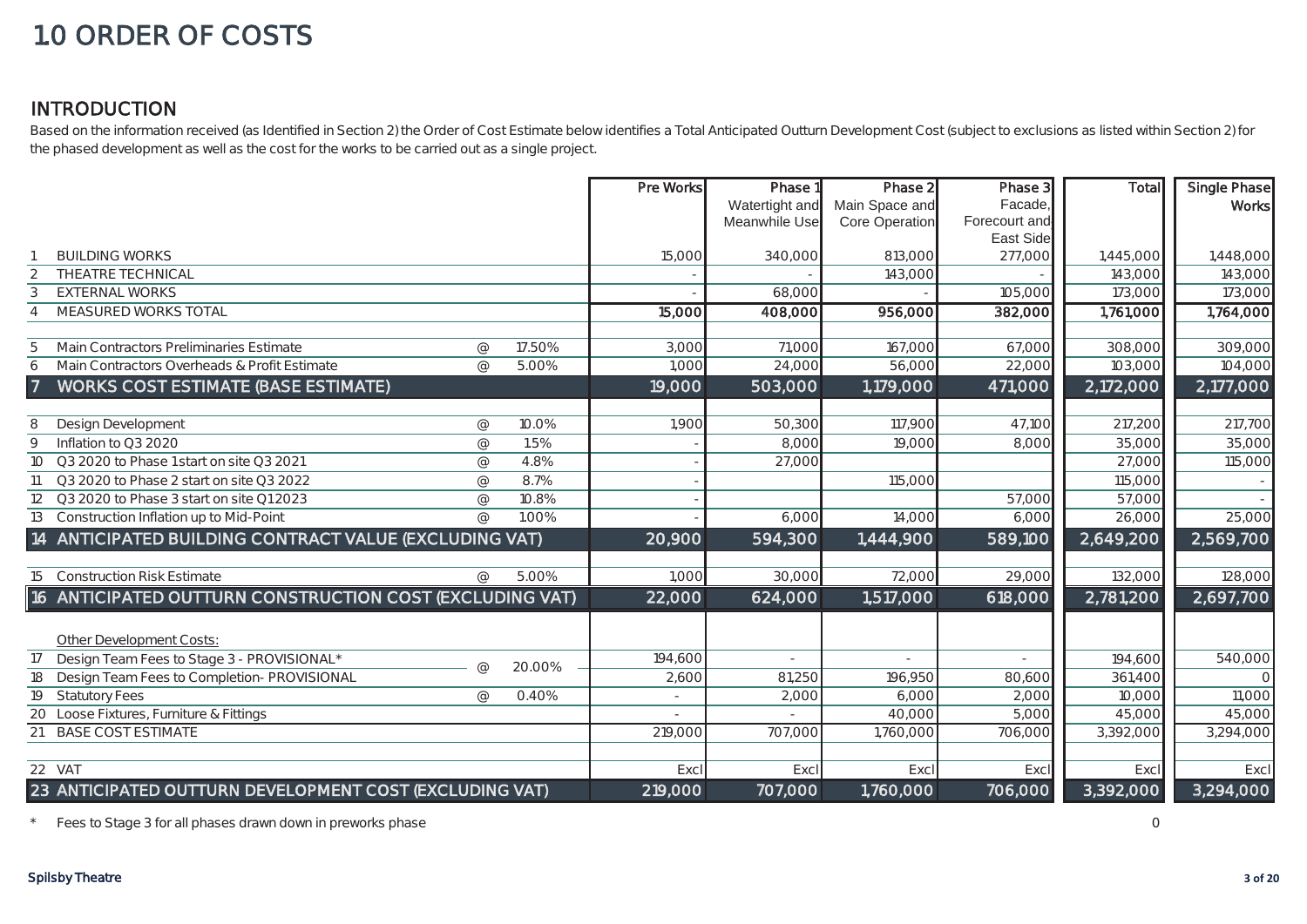#### 2.0 ASSUMPTIONS & EXCLUSIONS

#### 3.1 Basis

- This Feasibility Cost Estimate is based on marked up existing building plans provided by Tim Ronalds Architects and proposed Basement, Ground & First floor plans as drawing Nos SPI/:050, 051 & 052 together with Tim Ronalds Architects Scope of Works dated 25/04/18. and a Structural Overview report prepared by P A R Cooper of Cambridge Architectural Research Ltd dated 03/11/17. No detailed design information on services, structure or acoustics is available.
- Cost Base Date: 3Q20
- Allowances for Inflation have been included based on BCIS Indices.
- Please note a site visit has not been carried out.

#### 3.2 Assumptions

- Cost Estimate based on current prices and specification outlined within this Feasibility Cost Estimate.
- The works will be procured on a Traditional Single Stage Competitive Tender basis.
- Site is clear of contamination.
- Building will not be in operation throughout the duration of the building works.
- Work to be carried out during normal working week hours. Weekend working has not been accounted for.
- No BREEAM requirements

#### 3.3 Exclusions

- Project financing costs and allowance for legal fees.
- Grants & other sources of funding
- Insurances
- Party wall matters, Rights of Light issues.
- Allowance for Decanting
- Archaeological investigations and specialist supervision.
- Effect of high value liquidated damages on tender prices.
- Effect of a 'No Deal' Brexit agreement on trade tariffs.

VAT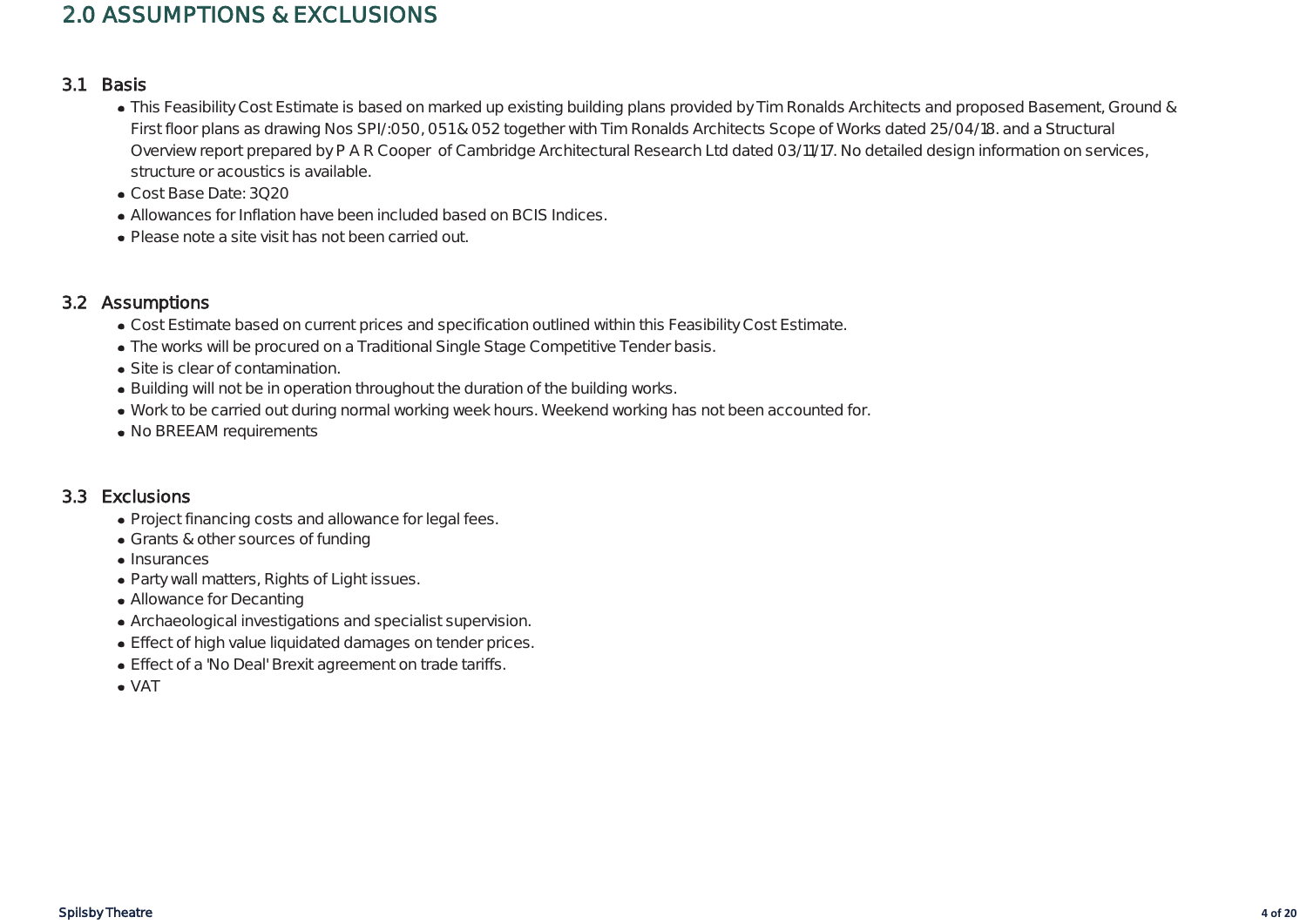## 3.0 ELEMENTAL SUMMARY

|                                              | Preworks | Phase 1 | Phase 2 | Phase 3 | <b>Total</b> | <b>Single Phase</b> | <b>NOTES</b> |
|----------------------------------------------|----------|---------|---------|---------|--------------|---------------------|--------------|
|                                              |          |         |         |         |              |                     |              |
|                                              |          |         |         |         |              |                     |              |
|                                              |          |         |         |         |              |                     |              |
|                                              |          |         |         |         |              |                     |              |
| <b>Facilitating Works</b><br>0               |          |         | 45,000  |         | 45,000       | 45,000              |              |
| Substructure                                 |          |         |         |         |              |                     |              |
| 2<br>Superstructure                          |          |         |         |         |              |                     |              |
| Frame & Upper Floors<br>2A                   |          | 23,000  |         | 5,000   | 28,000       | 27,000              |              |
| 2B<br>Roof                                   | 15,000   | 268,000 |         |         | 283,000      | 283,000             |              |
| 2C<br>Rooflights & Light Tubes               |          |         |         |         |              |                     |              |
| Stairs, Balustrades & Canopies<br>2D         |          |         |         |         |              |                     |              |
| 2E<br><b>External Walls</b>                  |          | 40,000  | 8,000   | 30,000  | 78,000       | 78,000              |              |
| 2F<br><b>External Windows &amp; Doors</b>    |          | 9,000   | 44,000  |         | 53,000       | 55,000              |              |
| 2G<br><b>Internal Partitions</b>             |          |         |         |         |              |                     |              |
| 2H<br><b>Internal Doors</b>                  |          |         | 24,000  | 9,000   | 33,000       | 33,000              |              |
| <b>Internal Finishes</b><br>3                |          |         |         |         |              |                     |              |
| 3A<br><b>Wall Finishes</b>                   |          |         | 40,000  | 11,000  | 51,000       | 51,000              |              |
| 3B<br><b>Floor Finishes</b>                  |          |         | 27,000  | 11,000  | 38,000       | 38,000              |              |
| 3C<br><b>Ceiling Finishes</b>                |          |         | 72,000  | 9,000   | 81,000       | 82,000              |              |
| Fixtures & Furnishings<br>4                  |          |         | 60,000  |         | 60,000       | 60,000              |              |
| <b>MEP</b> Installation<br>5                 |          |         |         |         |              |                     |              |
| 5A<br>Sanitaryware                           |          |         | 88,000  | 38,000  | 126,000      | 125,000             |              |
| 5 <sub>B</sub><br><b>Mechanical Services</b> |          |         | 197,000 | 84,000  | 281,000      | 282,000             |              |
| 5C<br><b>Electrical Services</b>             |          |         | 189,000 | 72,000  | 261,000      | 262,000             |              |
| Lift Installations<br>5D                     |          |         |         |         |              |                     |              |
| 5E<br><b>BWIC</b>                            |          |         | 19,000  | 8,000   | 27,000       | 27,000              |              |
| <b>Specialist Installations</b><br>6         |          |         | 143,000 |         | 143,000      | 143,000             |              |
| <b>External Works</b>                        |          | 68,000  |         | 105,000 | 173,000      | 173,000             |              |
| 13<br><b>BUILDING WORKS ESTIMATE</b>         | 15,000   | 408,000 | 956,000 | 382,000 | 1,761,000    | 1,764,000           |              |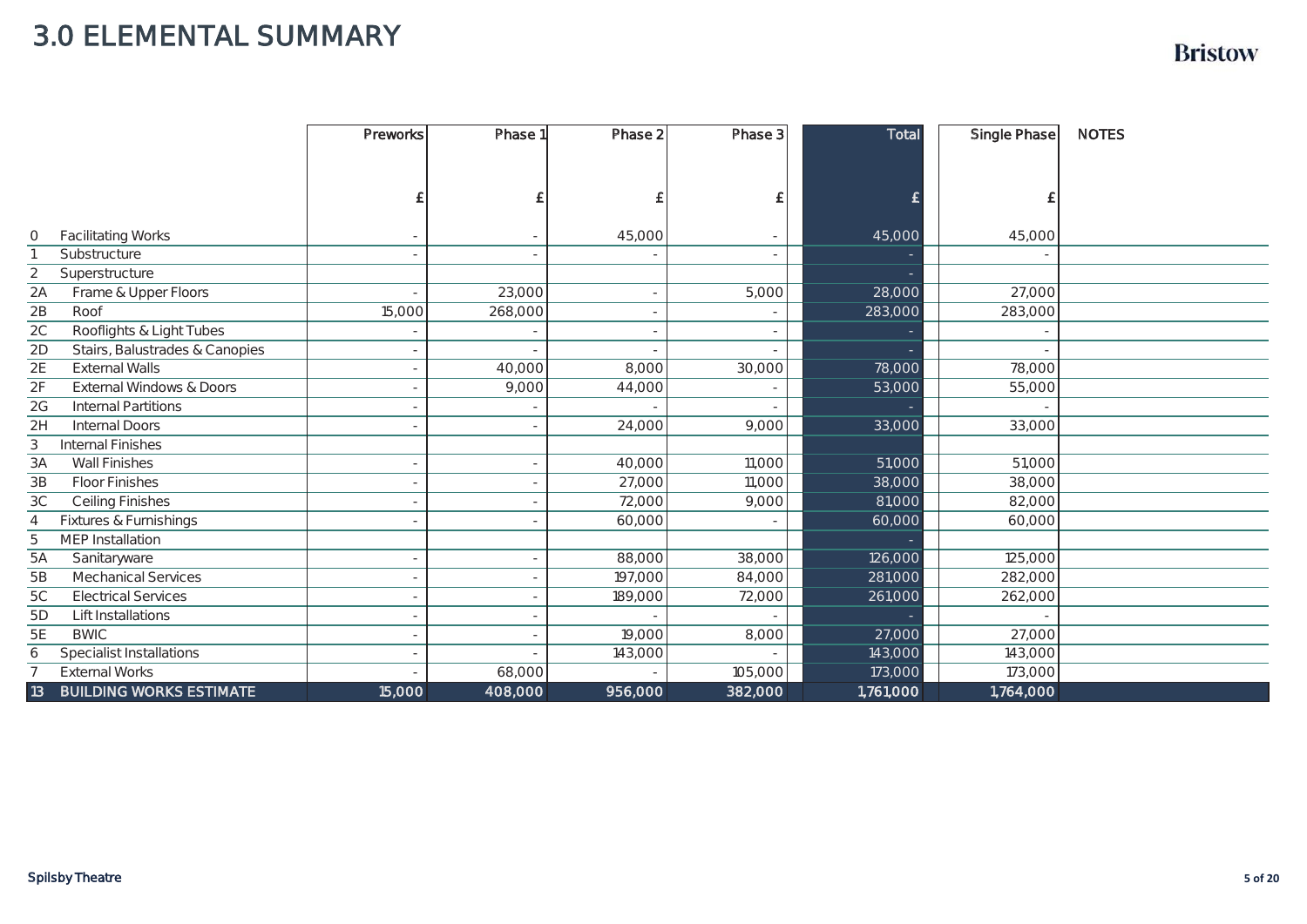#### 4.1 - PRE WORKS

| <b>REF</b>     | <b>ITEM DESCRIPTION</b>                    | <b>QTY</b>   | <b>UNIT</b> | <b>RATE</b> |                    | <b>TOTAL NOTES</b> | E/m <sup>2</sup> | %             |
|----------------|--------------------------------------------|--------------|-------------|-------------|--------------------|--------------------|------------------|---------------|
|                |                                            |              |             |             |                    |                    |                  |               |
| 0.0            | <b>FACILITATING WORKS</b>                  |              |             | £           | $\pmb{\mathsf{E}}$ |                    |                  | 0.00%         |
|                | No works required                          |              |             |             |                    |                    |                  |               |
|                |                                            |              |             |             |                    |                    |                  |               |
| 1.0            | <b>SUBSTRUCTURE</b>                        |              |             |             |                    |                    |                  | 0.00%         |
|                | No works required                          |              |             |             |                    |                    |                  |               |
|                |                                            |              |             |             |                    |                    |                  |               |
|                | <b>SUPERSTRUCTURE</b>                      |              |             |             | 15,000             |                    |                  | 18.63 100.00% |
| $\frac{2}{2A}$ | <b>FRAME AND UPPER FLOORS</b>              |              |             |             |                    |                    |                  | 0.00%         |
|                | No works required                          |              |             |             |                    |                    |                  |               |
|                |                                            |              |             |             |                    |                    |                  |               |
| 2B             | <b>ROOF</b>                                |              |             |             | 15,000             |                    |                  | 18.63 100.00% |
| 2B.1           | Temporary roof repairs                     | $\mathbf{1}$ | nr          | 15,000      | 15,000             |                    |                  | 18.63 100.00% |
|                |                                            |              |             |             |                    |                    |                  |               |
| 2C             | <b>ROOFLIGHTS</b>                          |              |             |             |                    |                    |                  | 0.00%         |
|                | No works required                          |              |             |             |                    |                    |                  |               |
|                |                                            |              |             |             |                    |                    |                  |               |
| 2D             | <b>STAIRS &amp; BALUSTRADES</b>            |              |             |             |                    |                    |                  | 0.00%         |
| 2D.1           | No works required                          |              |             |             |                    |                    |                  | 0.00%         |
|                |                                            |              |             |             |                    |                    |                  |               |
| 2E             | <b>EXTERNAL WALLS</b>                      |              |             |             |                    |                    |                  | 0.00%         |
|                | No works required                          |              |             |             |                    |                    |                  |               |
|                |                                            |              |             |             |                    |                    |                  |               |
| 2F             | <b>EXTERNAL WINDOWS &amp; DOORS</b>        |              |             |             |                    |                    |                  | 0.00%         |
|                | No works required                          |              |             |             |                    |                    |                  |               |
|                |                                            |              |             |             |                    |                    |                  |               |
| 2G             | <b>INTERNAL WALLS &amp; PARTITIONS</b>     |              |             |             |                    |                    |                  | 0.00%         |
|                | No works required                          |              |             |             |                    |                    |                  |               |
|                |                                            |              |             |             |                    |                    |                  |               |
| 2H             | <b>INTERNAL DOORS &amp; GLAZED SCREENS</b> |              |             |             |                    |                    |                  | 0.00%         |
|                | No works required                          |              |             |             |                    |                    |                  |               |
|                |                                            |              |             |             |                    |                    |                  |               |
| 3              | <b>INTERNAL FINISHES</b>                   |              |             |             |                    |                    |                  | 0.00%         |
| 3A             | <b>WALL FINISHES</b>                       |              |             |             |                    |                    |                  | 0.00%         |
|                | No works required                          |              |             |             |                    |                    |                  |               |
|                |                                            |              |             |             |                    |                    |                  |               |
| 3B             | <b>FLOOR FINISHES</b>                      |              |             |             |                    |                    |                  | 0.00%         |
|                | No works required                          |              |             |             |                    |                    |                  |               |
|                | <b>CEILING FINISHES</b>                    |              |             |             |                    |                    |                  | 0.00%         |
| 3C             | No works required                          |              |             |             |                    |                    |                  |               |
|                |                                            |              |             |             |                    |                    |                  |               |
|                |                                            |              |             |             |                    |                    |                  |               |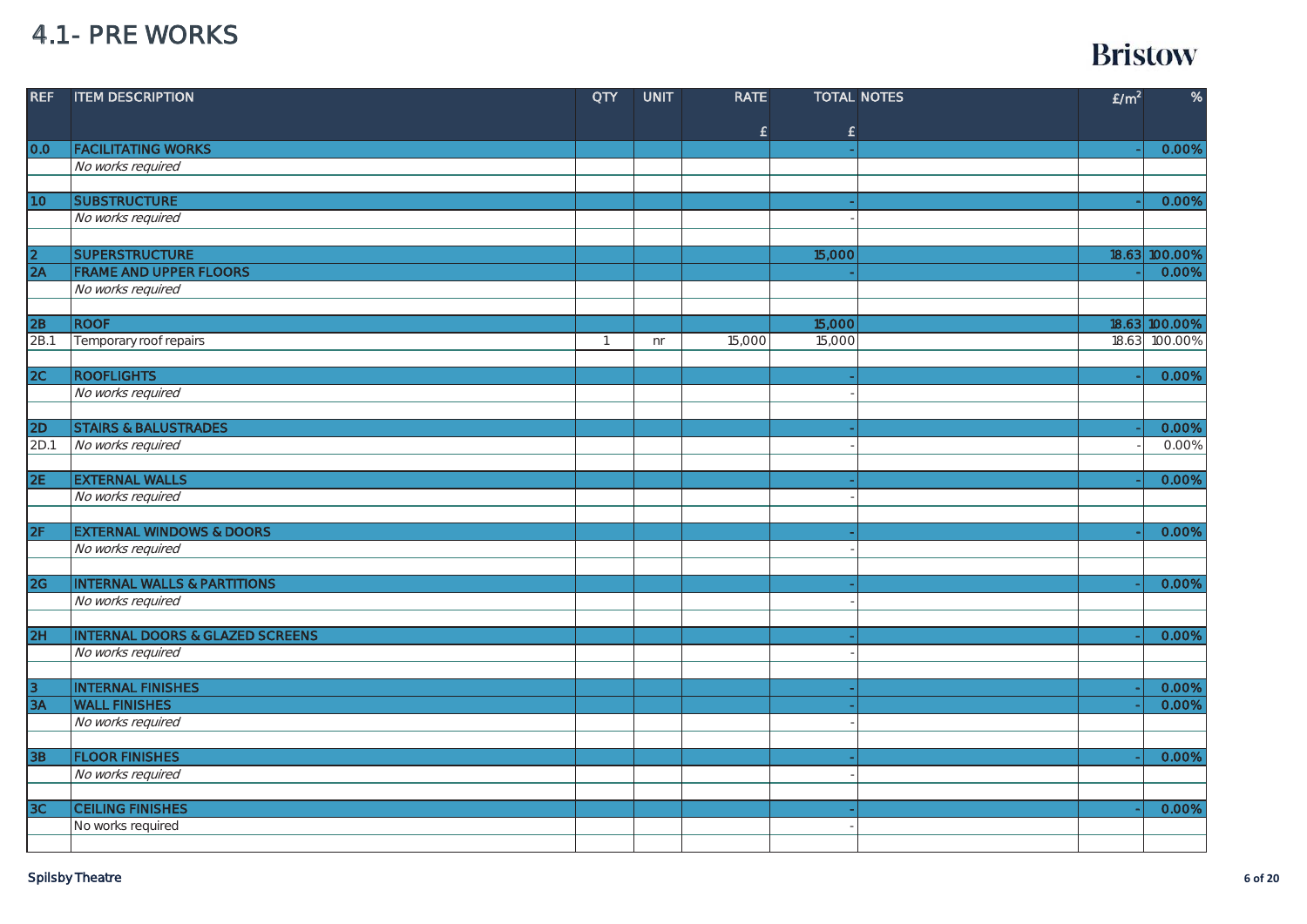#### 4.1 - PRE WORKS

| <b>REF</b>     | <b>ITEM DESCRIPTION</b>           | <b>QTY</b> | <b>UNIT</b> | <b>RATE</b> |        | <b>TOTAL NOTES</b> | E/m <sup>2</sup> | %     |
|----------------|-----------------------------------|------------|-------------|-------------|--------|--------------------|------------------|-------|
|                |                                   |            |             | £           | £      |                    |                  |       |
|                | <b>FITTINGS &amp; FURNISHINGS</b> |            |             |             |        |                    |                  | 0.00% |
| $\frac{4}{4A}$ | <b>Fittings &amp; Furnishings</b> |            |             |             |        |                    |                  | 0.00% |
|                | No works required                 |            |             |             |        |                    |                  |       |
|                |                                   |            |             |             |        |                    |                  |       |
|                | <b>MEP INSTALLATION</b>           |            |             |             |        |                    |                  | 0.00% |
| $rac{5}{5A}$   | <b>SANITARY APPLIANCES</b>        |            |             |             |        |                    |                  | 0.00% |
|                | No works required                 |            |             |             |        |                    |                  |       |
|                |                                   |            |             |             |        |                    |                  |       |
| <b>5B</b>      | Mechanical Installation           |            |             |             |        |                    |                  | 0.00% |
|                | No works required                 |            |             |             |        |                    |                  |       |
|                |                                   |            |             |             |        |                    |                  |       |
| 5C             | <b>Electrical Installation</b>    |            |             |             |        |                    |                  | 0.00% |
|                | No works required                 |            |             |             |        |                    |                  |       |
|                |                                   |            |             |             |        |                    |                  |       |
| 5D             | <b>Lift Installations</b>         |            |             |             |        |                    |                  | 0.00% |
|                | No works required                 |            |             |             |        |                    |                  |       |
|                |                                   |            |             |             |        |                    |                  |       |
| 5E             | <b>BWIC</b>                       |            |             |             |        |                    |                  | 0.00% |
|                | No works required                 |            |             |             |        |                    |                  |       |
|                |                                   |            |             |             |        |                    |                  |       |
| 6.0            | <b>SPECIALIST INSTALLATIONS</b>   |            |             |             |        |                    |                  | 0.00% |
|                | No works required                 |            |             |             |        |                    |                  |       |
|                |                                   |            |             |             |        |                    |                  |       |
| 7.0            | <b>EXTERNAL WORKS</b>             |            |             |             |        |                    |                  | 0.00% |
|                | No works required                 |            |             |             |        |                    |                  |       |
|                |                                   |            |             |             |        |                    |                  |       |
|                | <b>BUILDING WORKS ESTIMATE</b>    |            |             |             | 15,000 |                    | 19               | 100%  |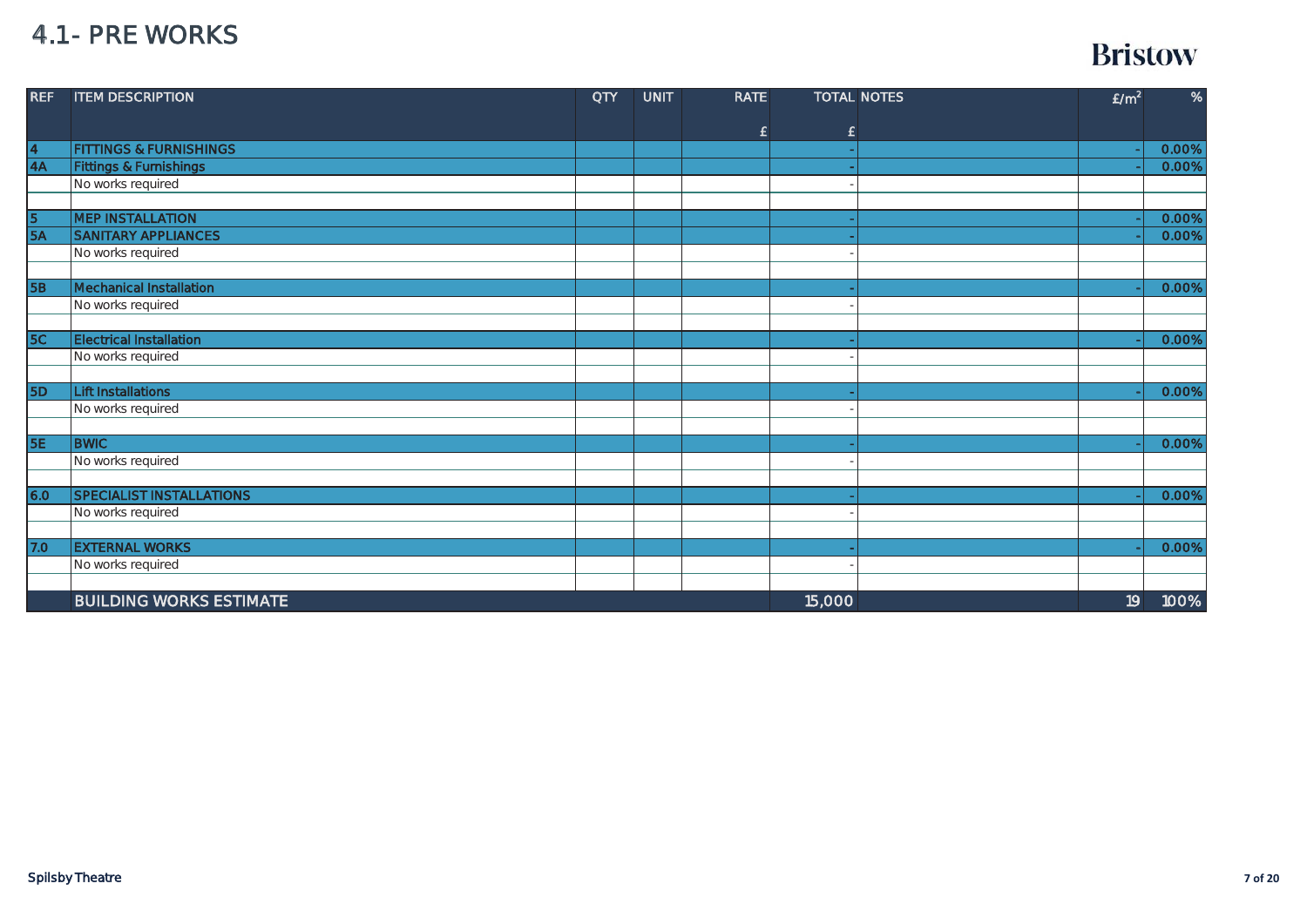## 4.2 - PHASE 1 (WATERTIGHT AND MEANWHILE USE)

| <b>REF</b>      | <b>ITEM DESCRIPTION</b>                                                               | <b>QTY</b>      | <b>UNIT</b>    | <b>RATE</b> |                  | <b>TOTAL NOTES</b> | E/m <sup>2</sup> |
|-----------------|---------------------------------------------------------------------------------------|-----------------|----------------|-------------|------------------|--------------------|------------------|
|                 |                                                                                       |                 |                |             |                  |                    |                  |
| 0.0             | <b>FACILITATING WORKS</b>                                                             |                 |                | £           | £                |                    |                  |
|                 | No works required                                                                     |                 |                |             |                  |                    |                  |
|                 |                                                                                       |                 |                |             |                  |                    |                  |
| 1.0             | <b>SUBSTRUCTURE</b>                                                                   |                 |                |             |                  |                    |                  |
|                 | No works required                                                                     |                 |                |             |                  |                    |                  |
|                 |                                                                                       |                 |                |             |                  |                    |                  |
| $\overline{2}$  | <b>SUPERSTRUCTURE</b>                                                                 |                 |                |             | 340,000          |                    | 422.42           |
| $\overline{2A}$ | <b>FRAME AND UPPER FLOORS</b>                                                         |                 |                |             | 23,000           |                    | 27.95            |
| 2A.1            | Repairs to 3 no main hall timber trusses as noted by Structural Engineer              | 3               | nr             | 7,500       | 22,500           |                    | 27.95            |
|                 |                                                                                       |                 |                |             |                  |                    |                  |
| 2B              | <b>ROOF</b>                                                                           |                 |                |             | 268,000          |                    | 333.17           |
| 2B.1            | All roofs stripped of slates, lead and battens. New battens. New Code 6 lead gutters  | 805             | m <sup>2</sup> | 250         | 201,250          |                    | 250.00           |
|                 | and Code 5 flashings. New natural slates. Area measured on plan                       |                 |                |             |                  |                    |                  |
| 2B.2            | Replacement or splicing-on new rafters and gutter linings (assume 30% of plan area).  | 242             | m <sup>2</sup> | 100         | 24,150           |                    | 30.00            |
|                 |                                                                                       |                 |                |             |                  |                    |                  |
| 2B.3            | Extra for accoustic upgrade to auditorium                                             | 102             | m <sup>2</sup> | 150         | 15,300           |                    | 19.01            |
| 2B.4            | Allowance for new flashings & rainwater installation                                  | $\overline{1}$  | Psum           | 15,000      | 15,000           |                    | 18.63            |
| 2B.5            | New patent glazing roof to form WCs in old exercise yard.                             | $\overline{19}$ | m <sup>2</sup> | 500         | 9,500            |                    | 11.80            |
| 2B.6            | 4no. access ladders to roof.                                                          | $\overline{4}$  | nr             | 750         | 3,000            |                    | 3.73             |
|                 |                                                                                       |                 |                |             |                  |                    |                  |
| 2C              | <b>ROOFLIGHTS</b>                                                                     |                 |                |             |                  |                    |                  |
|                 | No works required                                                                     |                 |                |             |                  |                    |                  |
|                 |                                                                                       |                 |                |             |                  |                    |                  |
| 2D              | <b>STAIRS &amp; BALUSTRADES</b>                                                       |                 |                |             |                  |                    |                  |
|                 | No works required                                                                     |                 |                |             |                  |                    |                  |
|                 | <b>EXTERNAL WALLS</b>                                                                 |                 |                |             |                  |                    | 49.69            |
| 2E <br>2E.1     | Repairs to cracked brickwork as noted in structural engineering report.               | $\mathbf{1}$    |                | 20,000      | 40,000<br>20,000 |                    | 24.84            |
| 2E.2            | Repointing and new flaunching all chimneys. Re-bedding and repointing all copings as  | $\mathbf{1}$    | Psum           | 10,000      | 10,000           |                    | 12.42            |
|                 | noted in structural engineering report.                                               |                 | Psum           |             |                  |                    |                  |
| 2E.3            | Redecorate timber work                                                                | $\overline{1}$  | Psum           | 10,000      | 10,000           |                    | 12.42            |
|                 |                                                                                       |                 |                |             |                  |                    |                  |
| 2F              | <b>EXTERNAL WINDOWS &amp; DOORS</b>                                                   |                 |                |             | 9,000            |                    | 11.61            |
| 2F.1            | Repairs/piecing in to existing timber sash windows.                                   | 5               | n <sub>r</sub> | 750         | 3,750            |                    | 4.66             |
| 2F.2            | Reglazing all windows with Slimglaze double-glazed units; new Ventrolla-type draught- | $\overline{7}$  | m <sub>2</sub> | 800         | 5,600            |                    | 6.96             |
|                 | stripping.                                                                            |                 |                |             |                  |                    |                  |
|                 |                                                                                       |                 |                |             |                  |                    |                  |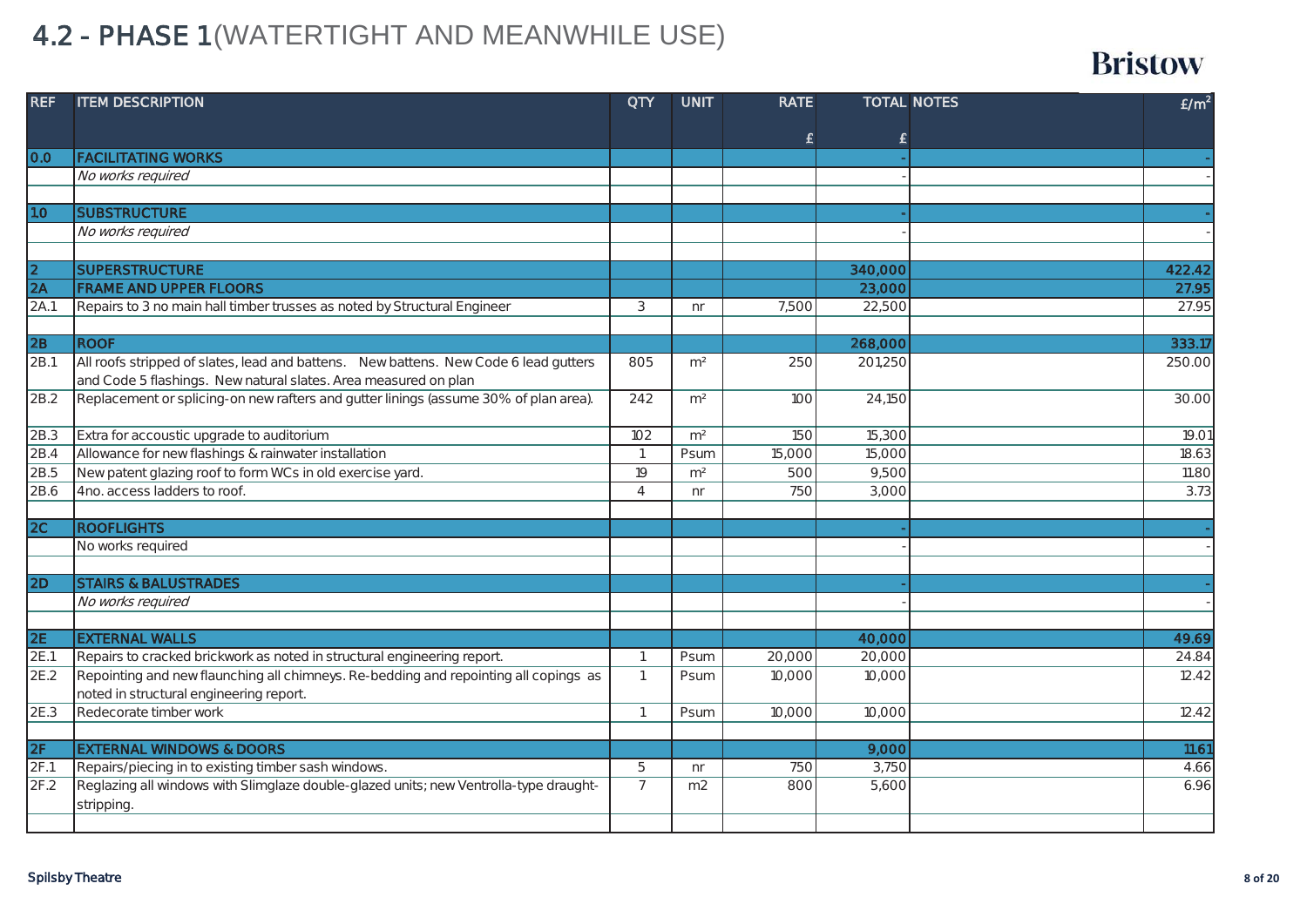## 4.2 - PHASE 1 (WATERTIGHT AND MEANWHILE USE)

| <b>REF</b>              | <b>ITEM DESCRIPTION</b>                    | <b>QTY</b> | <b>UNIT</b> | <b>RATE</b> |   | <b>TOTAL NOTES</b> | E/m <sup>2</sup> |
|-------------------------|--------------------------------------------|------------|-------------|-------------|---|--------------------|------------------|
|                         |                                            |            |             |             |   |                    |                  |
|                         |                                            |            |             | £           | £ |                    |                  |
| 2G                      | <b>INTERNAL WALLS &amp; PARTITIONS</b>     |            |             |             |   |                    |                  |
|                         | No works required                          |            |             |             |   |                    |                  |
|                         |                                            |            |             |             |   |                    |                  |
| 2H                      | <b>INTERNAL DOORS &amp; GLAZED SCREENS</b> |            |             |             |   |                    |                  |
|                         | No works required                          |            |             |             |   |                    |                  |
|                         |                                            |            |             |             |   |                    |                  |
| $\overline{3}$          | <b>INTERNAL FINISHES</b>                   |            |             |             |   |                    |                  |
| 3A                      | <b>WALL FINISHES</b>                       |            |             |             |   |                    |                  |
|                         | No works required                          |            |             |             |   |                    |                  |
|                         |                                            |            |             |             |   |                    |                  |
| 3B                      | <b>FLOOR FINISHES</b>                      |            |             |             |   |                    |                  |
|                         | No works required                          |            |             |             |   |                    |                  |
|                         |                                            |            |             |             |   |                    |                  |
| 3C                      | <b>CEILING FINISHES</b>                    |            |             |             |   |                    |                  |
|                         | No works required                          |            |             |             |   |                    |                  |
|                         |                                            |            |             |             |   |                    |                  |
| $\overline{\mathbf{4}}$ | <b>FITTINGS &amp; FURNISHINGS</b>          |            |             |             |   |                    |                  |
| $\overline{4A}$         | <b>Fittings &amp; Furnishings</b>          |            |             |             |   |                    |                  |
|                         | No works required                          |            |             |             |   |                    |                  |
|                         |                                            |            |             |             |   |                    |                  |
| $\overline{5}$          | <b>MEP INSTALLATION</b>                    |            |             |             |   |                    |                  |
| 5A                      | <b>SANITARY APPLIANCES</b>                 |            |             |             |   |                    |                  |
|                         | No works required                          |            |             |             |   |                    |                  |
|                         |                                            |            |             |             |   |                    |                  |
| <b>5B</b>               | <b>Mechanical Installation</b>             |            |             |             |   |                    |                  |
|                         | No works required                          |            |             |             |   |                    |                  |
| 5C                      | <b>Electrical Installation</b>             |            |             |             |   |                    |                  |
|                         |                                            |            |             |             |   |                    |                  |
|                         | No works required                          |            |             |             |   |                    |                  |
| <b>5D</b>               | <b>Lift Installations</b>                  |            |             |             |   |                    |                  |
|                         | No works required                          |            |             |             |   |                    |                  |
|                         |                                            |            |             |             |   |                    |                  |
| <b>5E</b>               | <b>BWIC</b>                                |            |             |             |   |                    |                  |
|                         | No works required                          |            |             |             |   |                    |                  |
|                         |                                            |            |             |             |   |                    |                  |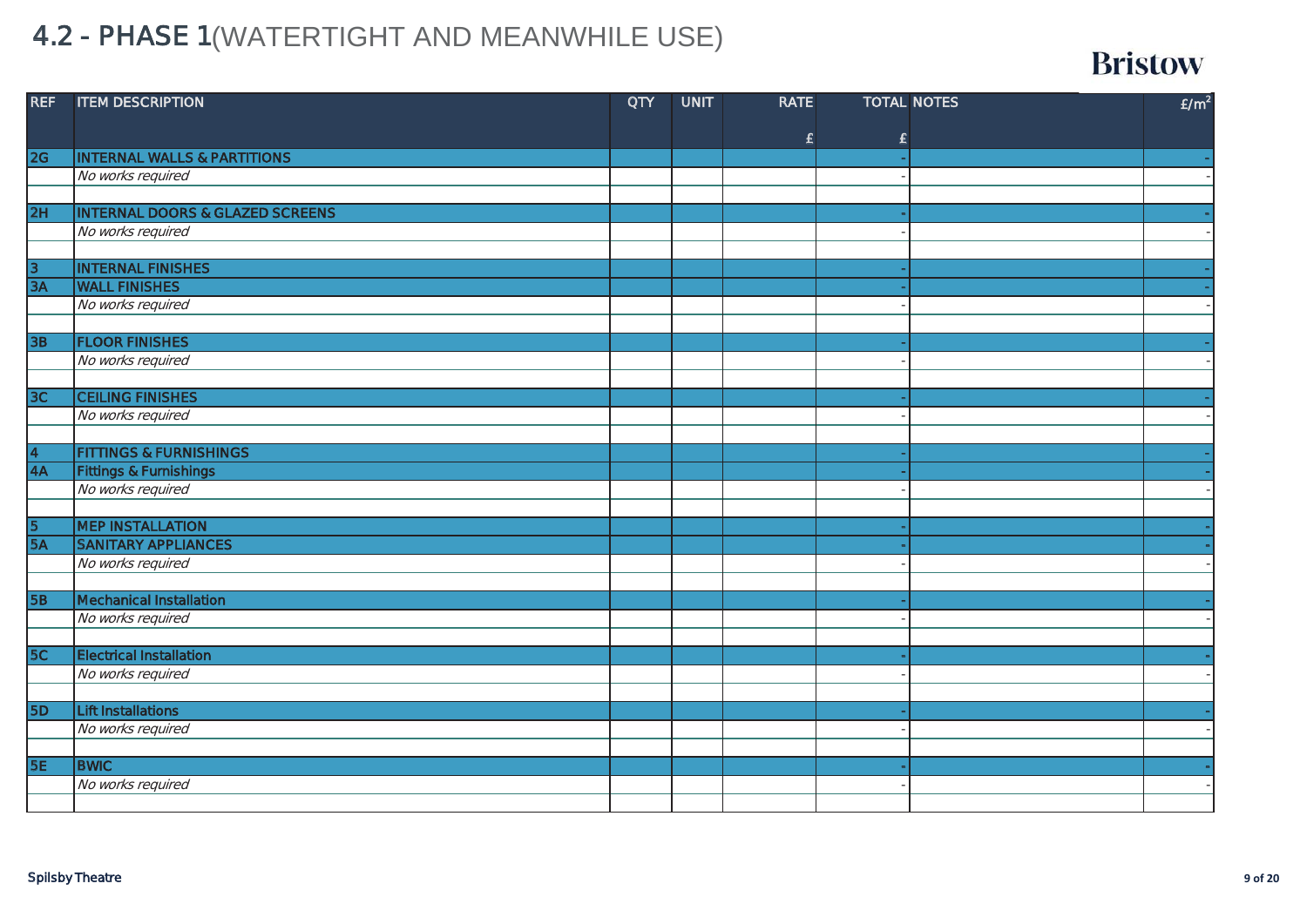## 4.2 - PHASE 1 (WATERTIGHT AND MEANWHILE USE)

| <b>REF</b> | <b>ITEM DESCRIPTION</b>                                                              | <b>QTY</b> | <b>UNIT</b>    | <b>RATE</b> |         | <b>TOTAL NOTES</b> | E/m <sup>2</sup> |
|------------|--------------------------------------------------------------------------------------|------------|----------------|-------------|---------|--------------------|------------------|
|            |                                                                                      |            |                |             |         |                    |                  |
| 6.0        | <b>SPECIALIST INSTALLATIONS</b>                                                      |            |                |             |         |                    |                  |
|            | No works required                                                                    |            |                |             |         |                    |                  |
|            |                                                                                      |            |                |             |         |                    |                  |
| <b>7.0</b> | <b>EXTERNAL WORKS</b>                                                                |            |                |             | 68,000  |                    |                  |
| 17.1       | Two new paved ground-bearing ramps at entrance, one at each side, with open          |            | nr             | 15,000      | 30,000  |                    |                  |
|            | galvanised steel handrail to one side of each ramp.                                  |            |                |             |         |                    |                  |
| 7.2        | New ground-bearing concrete slab and brick paving to café terrace.                   | 46         | m <sup>2</sup> | 400         | 18,400  |                    |                  |
| 7.3        | Repairs to existing external brick yard walls. New brick-on-edge copings throughout. |            | Psum           | 20,000      | 20,000  |                    |                  |
|            |                                                                                      |            |                |             |         |                    |                  |
|            | <b>BUILDING WORKS ESTIMATE</b>                                                       |            |                |             | 408,000 |                    | 422              |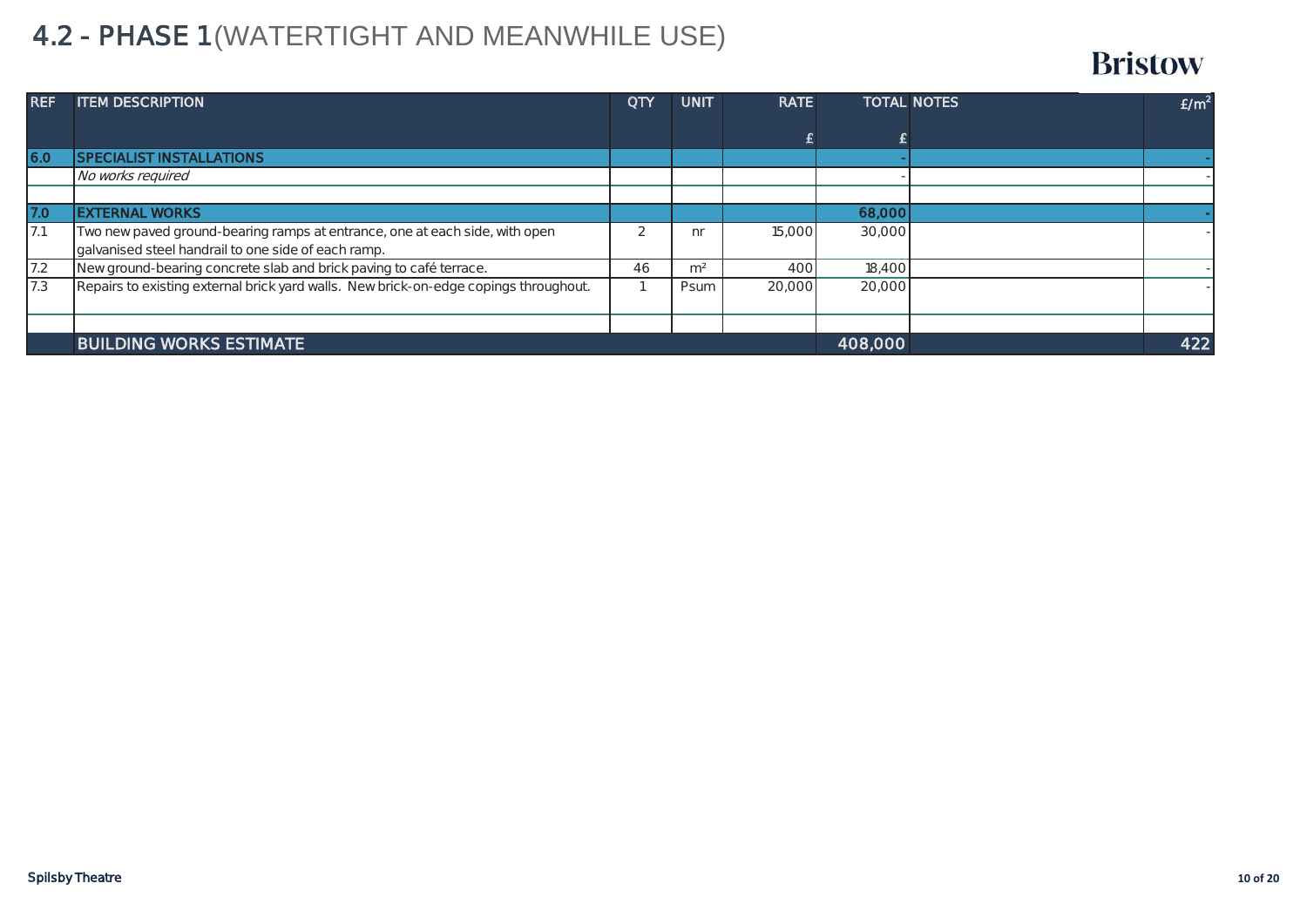## 4.3 - PHASE 2 (MAIN SPACE AND CORE OPERATION)

| <b>REF</b>                 | <b>ITEM DESCRIPTION</b>                                                               | <b>QTY</b>     | <b>UNIT</b>    | <b>RATE</b>     |        | <b>TOTAL NOTES</b> | E/m <sup>2</sup> | %     |
|----------------------------|---------------------------------------------------------------------------------------|----------------|----------------|-----------------|--------|--------------------|------------------|-------|
|                            |                                                                                       |                |                |                 |        |                    |                  |       |
|                            |                                                                                       |                |                | £               | £      |                    |                  |       |
| 0.0                        | <b>FACILITATING WORKS</b>                                                             |                |                |                 | 45,000 |                    |                  | 3.70% |
| O.1                        | Remove dias to auditorium & replace floor below                                       | $\overline{1}$ | Psum           | 10,000          | 10,000 |                    |                  |       |
| 0.2                        | Removal of stone floor to old public seating gallery within auditorium & replacement  | 32             | m2             | 350             | 11,200 |                    |                  | 1.17% |
|                            | with new concrete floor on existing sleeper walls.                                    |                |                |                 |        |                    |                  |       |
| 0.3                        | Alterations and new openings to internal walls as indicated on drawings               | 805            | m2             | $\overline{30}$ | 24,150 |                    |                  | 2.53% |
|                            |                                                                                       |                |                |                 |        |                    |                  |       |
| 1.0                        | <b>SUBSTRUCTURE</b>                                                                   |                |                |                 |        |                    |                  | 0.00% |
|                            | No works required                                                                     |                |                |                 |        |                    |                  | 0.00% |
|                            |                                                                                       |                |                |                 |        |                    |                  |       |
| $\overline{2}$             | <b>SUPERSTRUCTURE</b>                                                                 |                |                |                 | 76,000 |                    | 133.95           | 7.90% |
| 2A                         | <b>FRAME AND UPPER FLOORS</b>                                                         |                |                |                 |        |                    |                  | 0.00% |
|                            | No works required                                                                     |                |                |                 |        |                    |                  | 0.00% |
|                            |                                                                                       |                |                |                 |        |                    |                  |       |
| $\overline{2B}$            | <b>ROOF</b>                                                                           |                |                |                 |        |                    |                  | 0.00% |
|                            | No works required                                                                     |                |                |                 |        |                    |                  | 0.00% |
|                            |                                                                                       |                |                |                 |        |                    |                  |       |
| 2C                         | <b>ROOFLIGHTS</b>                                                                     |                |                |                 |        |                    |                  | 0.00% |
|                            | No works required                                                                     |                |                |                 |        |                    |                  | 0.00% |
|                            |                                                                                       |                |                |                 |        |                    |                  |       |
| $\overline{2D}$            | <b>STAIRS &amp; BALUSTRADES</b>                                                       |                |                |                 |        |                    |                  | 0.00% |
|                            | No works required                                                                     |                |                |                 |        |                    |                  | 0.00% |
|                            |                                                                                       |                |                |                 |        |                    |                  |       |
| 2E                         | <b>EXTERNAL WALLS</b>                                                                 |                |                |                 | 8,000  |                    | 13.83            | 0.82% |
| 2E.1                       | Pointing repairs/repointing: allow for raking out and repointing in lime mortar.      | 120            | m <sup>2</sup> | 65              | 7,800  |                    | 13.83            | 0.82% |
|                            |                                                                                       |                |                |                 |        |                    |                  |       |
| 2F                         | <b>EXTERNAL WINDOWS &amp; DOORS</b>                                                   |                |                |                 | 44,000 |                    | 78.46            | 4.63% |
| 2F.1                       | Repairs/piecing in to existing timber sash windows.                                   | 21             | n <sub>r</sub> | 750             | 15,750 |                    | 27.93            | 1.65% |
| 2F.2                       | Reglazing all windows with Slimglaze double-glazed units; new Ventrolla-type draught- | 26             | m <sub>2</sub> | 800             | 20,800 |                    | 36.88            | 2.18% |
|                            | stripping.                                                                            |                |                |                 |        |                    |                  |       |
| 2F.3                       | Secondary glazing to main hall, function room and bar                                 | 14             | m <sub>2</sub> | 550             | 7,700  |                    | 13.65            | 0.81% |
|                            |                                                                                       |                |                |                 |        |                    |                  |       |
| $\overline{\overline{2G}}$ | <b>INTERNAL WALLS &amp; PARTITIONS</b>                                                |                |                |                 |        |                    |                  | 0.00% |
|                            | No works required                                                                     |                |                |                 |        |                    |                  | 0.00% |
|                            |                                                                                       |                |                |                 |        |                    |                  |       |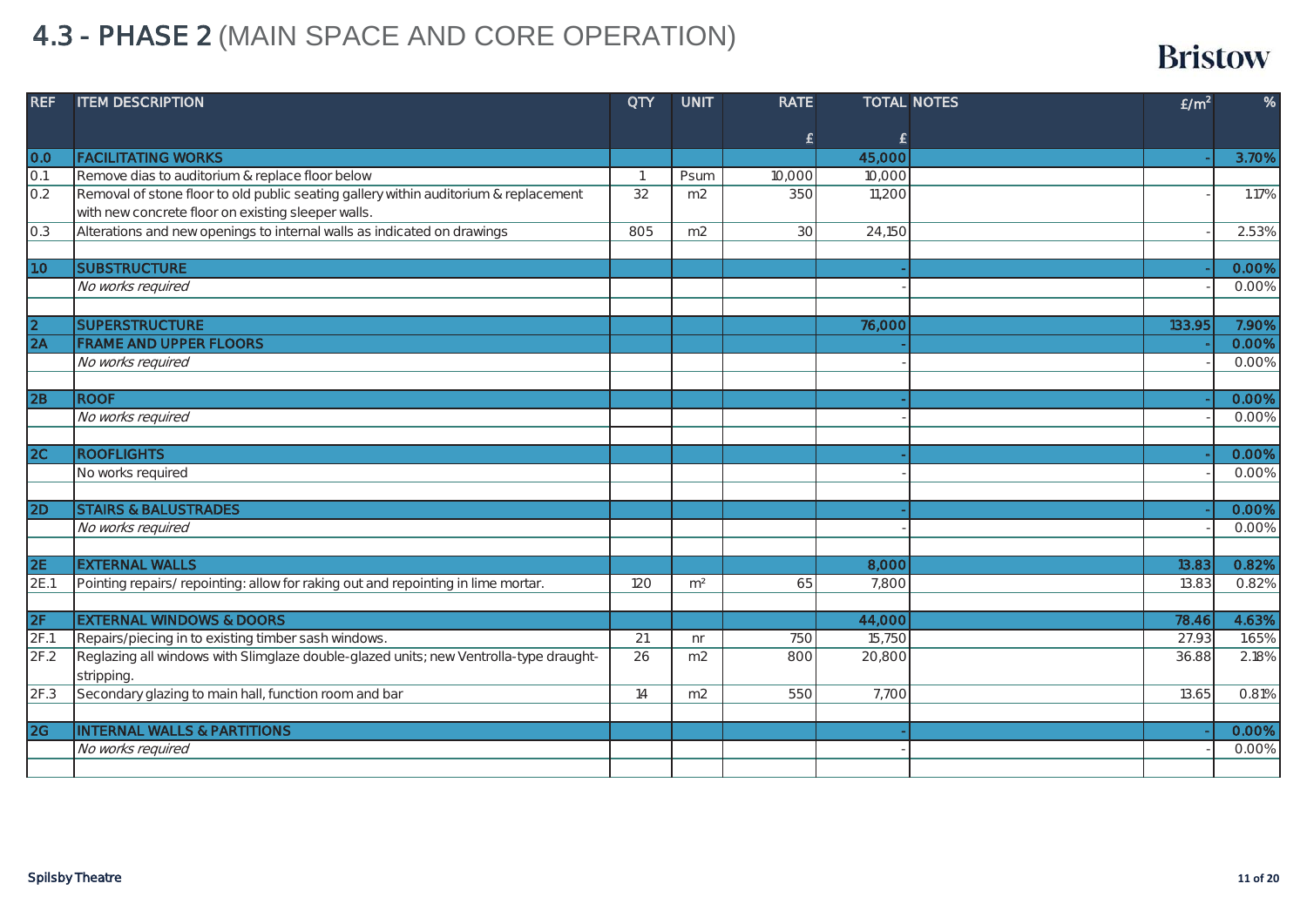## 4.3 - PHASE 2 (MAIN SPACE AND CORE OPERATION)

| <b>REF</b> | <b>ITEM DESCRIPTION</b>                                                                | <b>QTY</b>     | <b>UNIT</b>    | <b>RATE</b> |         | <b>TOTAL NOTES</b> | E/m <sup>2</sup> | %      |
|------------|----------------------------------------------------------------------------------------|----------------|----------------|-------------|---------|--------------------|------------------|--------|
|            |                                                                                        |                |                |             |         |                    |                  |        |
|            |                                                                                        |                |                | £           | £       |                    |                  |        |
| 2H         | <b>INTERNAL DOORS &amp; GLAZED SCREENS</b>                                             |                |                |             | 24,000  |                    | 41.67            | 2.46%  |
| 2H.1       | New panelled doors complete with frame, ironmongery & decorations                      | 10             | n <sub>r</sub> | 1,600       | 16,000  |                    | 28.37            | 1.67%  |
| 2H.2       | Repairs and fire-proofing to existing doors including redecoration.                    | 10             | nr             | 750         | 7,500   |                    | 13.30            | 0.78%  |
|            |                                                                                        |                |                |             |         |                    |                  |        |
| $\sqrt{3}$ | <b>INTERNAL FINISHES</b>                                                               |                |                |             | 139,000 |                    | 245.46           | 14.48% |
| 3A         | <b>WALL FINISHES</b>                                                                   |                |                |             | 40,000  |                    | 70.14            | 4.14%  |
| 3A.1       | Repairs to wall plaster. Provisional Area                                              | 200            | m <sup>2</sup> | 35          | 7,000   |                    | 12.41            | 0.73%  |
| 3A.2       | Redecoration throughout                                                                | 564            | m <sub>2</sub> | 40          | 22,560  |                    | 40.00            | 2.36%  |
| 3A.3       | Allowance for upgraded finishes to kitchen                                             | $\overline{1}$ | nr             | 10,000      | 10,000  |                    | 17.73            | 1.05%  |
|            |                                                                                        |                |                |             |         |                    |                  |        |
| 3B         | <b>FLOOR FINISHES</b>                                                                  |                |                |             | 27,000  |                    | 47.41            | 2.80%  |
| 3B.1       | General repairs to existing timber floors                                              | $\overline{1}$ | n <sub>r</sub> | 7,000       | 7,000   |                    | 12.41            | 0.73%  |
| 3B.2       | Sanding down, sealing & varnishing existing timber floors                              | 564            | m <sub>2</sub> | 35          | 19,740  |                    | 35.00            | 2.06%  |
|            |                                                                                        |                |                |             |         |                    |                  |        |
| 3C         | <b>CEILING FINISHES</b>                                                                |                |                |             | 72,000  |                    | 127.91           | 7.55%  |
| 3C.1       | Repairs to existing fibrous plaster ceiling in main hall.                              | $\overline{1}$ | nr             | 50,000      | 50,000  |                    | 88.65            | 5.23%  |
| 3C.2       | Allow for replacing all other ceilings with plasterboard and skim.                     | 492            | m <sub>2</sub> | 45          | 22,140  |                    | 39.26            | 2.32%  |
|            |                                                                                        |                |                |             |         |                    |                  |        |
| 4          | <b>FITTINGS &amp; FURNISHINGS</b>                                                      |                |                |             | 60,000  |                    | 106.00           | 6.26%  |
| 4A         | <b>Fittings &amp; Furnishings</b>                                                      |                |                |             | 60,000  |                    | 106.00           | 6.26%  |
| 4A.1       | Kitchen fit-out (good quality domestic). Figure advised by TRA                         |                | nr             | 25,000      | 25,000  |                    | 44.33            | 2.62%  |
| 4A.2       | Reception counter. Figure advised by TRA                                               |                | n <sub>r</sub> | 10,000      | 10,000  |                    | 17.73            | 1.05%  |
| 4A.3       | Bar counter. Figure advised by TRA                                                     | $\overline{1}$ | nr             | 15,000      | 15,000  |                    | 26.60            | 1.57%  |
| 4A.4       | Café tables and chairs. Assume 4 tables & 16 chairs                                    |                | n <sub>r</sub> | 4,800       | 4,800   |                    | 8.51             | 0.50%  |
| 4A.5       | Small bar counter and kitchenette for Function Room bar                                | $\overline{1}$ | nr             | 5,000       | 5,000   |                    | 8.87             | 0.52%  |
|            |                                                                                        |                |                |             |         |                    |                  |        |
| 5          | <b>MEP INSTALLATION</b>                                                                |                |                |             | 493,000 |                    | 874.22           | 51.58% |
| 5A         | <b>SANITARY APPLIANCES</b>                                                             |                |                |             | 88,000  |                    | 155.14           | 9.15%  |
| 5A.1       | <b>WC Installation Complete</b>                                                        | $\overline{7}$ | n <sub>r</sub> | 12,500      | 87,500  |                    | 155.14           | 9.15%  |
|            |                                                                                        |                |                |             |         |                    |                  |        |
| <b>5B</b>  | <b>Mechanical Installation</b>                                                         |                |                |             | 197,000 |                    | 350.00           | 20.65% |
| 5B.1       | New mechanical services, new gas utility intake, new ventilation system to auditorium, | 564            | m <sub>2</sub> | 350         | 197,400 |                    | 350.00           | 20.65% |
|            | new radiator heating.                                                                  |                |                |             |         |                    |                  |        |
|            |                                                                                        |                |                |             |         |                    |                  |        |
| <b>5C</b>  | <b>Electrical Installation</b>                                                         |                |                |             | 189,000 |                    | 335.46           | 19.79% |
| 5C.1       | New electrical services                                                                | 564            | m <sub>2</sub> | 300         | 169,200 |                    | 300.00           | 17.70% |
| 5C.2       | Allowance for new electrical intake                                                    | -1             | n <sub>r</sub> | 20,000      | 20,000  |                    | 35.46            | 2.09%  |
|            |                                                                                        |                |                |             |         |                    |                  |        |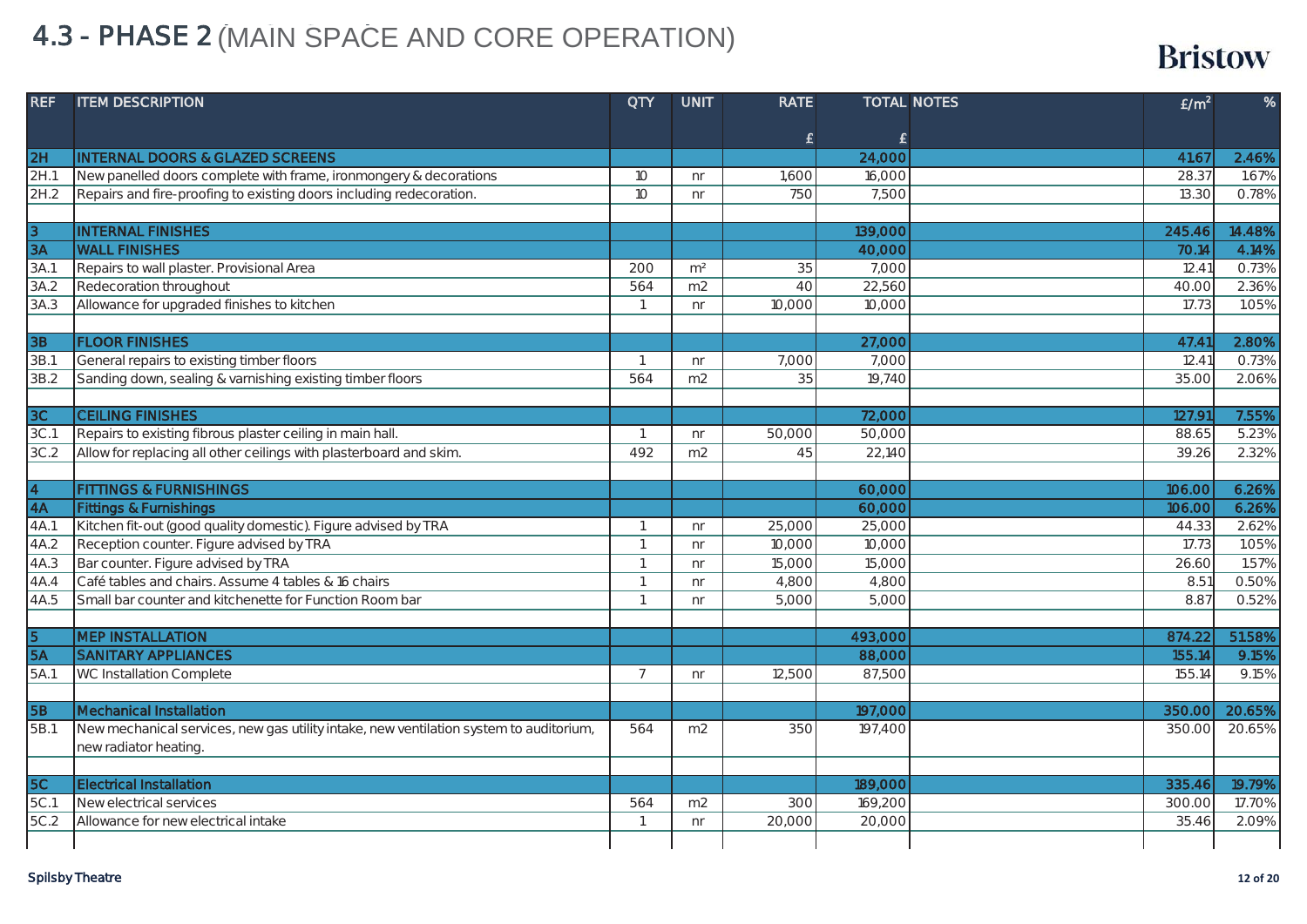## 4.3 - PHASE 2 (MAIN SPACE AND CORE OPERATION)

| <b>REF</b> | <b>ITEM DESCRIPTION</b>                              | QTY | <b>UNIT</b>    | <b>RATE</b> |         | <b>TOTAL NOTES</b> | E/m <sup>2</sup> | %      |
|------------|------------------------------------------------------|-----|----------------|-------------|---------|--------------------|------------------|--------|
|            |                                                      |     |                |             | £       |                    |                  |        |
| <b>5D</b>  | <b>Lift Installations</b>                            |     |                |             |         |                    |                  | 0.00%  |
|            | No works required                                    |     |                |             |         |                    |                  | 0.00%  |
|            |                                                      |     |                |             |         |                    |                  |        |
| <b>5E</b>  | <b>BWIC</b>                                          |     |                |             | 19,000  |                    | 33.62            | 1.98%  |
| 5E.1       | Generally to services installation                   |     | 4%             | 474,000     | 18,960  |                    | 33.62            | 1.98%  |
|            |                                                      |     |                |             |         |                    |                  |        |
| 6.0        | <b>SPECIALIST INSTALLATIONS</b>                      |     |                |             | 143,000 |                    | 252.66           | 14.91% |
| 6.1        | 3 no new suspension trusses & winches in loft space. | 3   | n <sub>r</sub> | 5,000       | 15,000  |                    | 26.60            | 1.57%  |
| 6.1        | New AV and lighting system. Figure advised by TRA    |     | Psum           | 75,000      | 75,000  |                    | 132.98           | 7.85%  |
| 6.1        | New retractable seating                              | 125 | n <sub>r</sub> | 300         | 37,500  |                    | 66.49            | 3.92%  |
| 6.1        | Acoustic lining to auditorium walls                  |     | Psum           | 15,000      | 15,000  |                    | 26.60            | 1.57%  |
|            |                                                      |     |                |             |         |                    |                  |        |
| 7.0        | <b>EXTERNAL WORKS</b>                                |     |                |             |         |                    |                  | 0.00%  |
| 7.1        | No works required                                    |     |                |             |         |                    |                  | 0.00%  |
|            |                                                      |     |                |             |         |                    |                  |        |
|            | <b>BUILDING WORKS ESTIMATE</b>                       |     |                |             | 956,000 |                    | 1,612            | 100%   |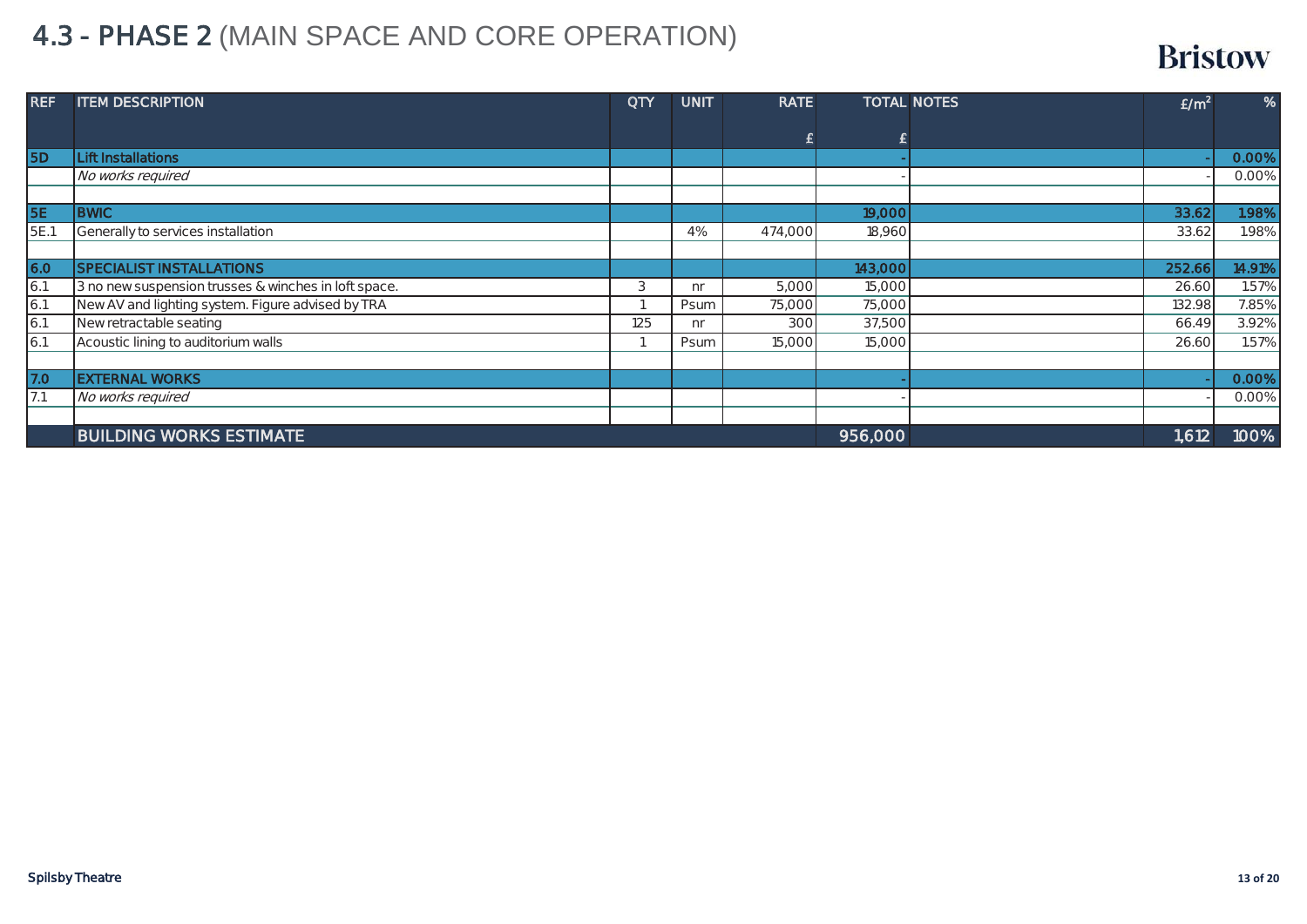## 4.4 - PHASE 3 (FACADE, FORECOURT AND EAST SIDE)

| <b>REF</b>                 | <b>ITEM DESCRIPTION</b>                                                                | <b>QTY</b>     | <b>UNIT</b>    | <b>RATE</b> |        | <b>TOTAL NOTES</b> | E/m <sup>2</sup> | $\%$   |
|----------------------------|----------------------------------------------------------------------------------------|----------------|----------------|-------------|--------|--------------------|------------------|--------|
|                            |                                                                                        |                |                |             |        |                    |                  |        |
|                            |                                                                                        |                |                | £           | £      |                    |                  |        |
| 0.0                        | <b>FACILITATING WORKS</b>                                                              |                |                |             |        |                    |                  | 0.00%  |
|                            | No works required                                                                      |                |                |             |        |                    |                  | 0.00%  |
|                            |                                                                                        |                |                |             |        |                    |                  |        |
| 1.0                        | <b>SUBSTRUCTURE</b>                                                                    |                |                |             |        |                    |                  | 0.00%  |
|                            | No works required                                                                      |                |                |             |        |                    |                  | 0.00%  |
|                            |                                                                                        |                |                |             |        |                    |                  |        |
| 2                          | <b>SUPERSTRUCTURE</b>                                                                  |                |                |             | 44,000 |                    | 182.99           | 11.54% |
| 2A                         | <b>FRAME AND UPPER FLOORS</b>                                                          |                |                |             | 5,000  |                    | 18.67            | 1.18%  |
| 2A.1                       | Alterations to 3no. existing timber trusses to form passageway in attic dressing room. | 3              | n <sub>r</sub> | 1,500       | 4,500  |                    | 18.67            | 1.18%  |
|                            |                                                                                        |                |                |             |        |                    |                  |        |
|                            |                                                                                        |                |                |             |        |                    |                  |        |
| 2B                         | <b>ROOF</b>                                                                            |                |                |             |        |                    |                  | 0.00%  |
|                            | No works required                                                                      |                |                |             |        |                    |                  | 0.00%  |
|                            |                                                                                        |                |                |             |        |                    |                  |        |
| 2C                         | <b>ROOFLIGHTS</b>                                                                      |                |                |             |        |                    |                  | 0.00%  |
|                            | No works required                                                                      |                |                |             |        |                    |                  | 0.00%  |
|                            |                                                                                        |                |                |             |        |                    |                  |        |
| $\overline{2D}$            | <b>STAIRS &amp; BALUSTRADES</b>                                                        |                |                |             |        |                    |                  | 0.00%  |
|                            | No works required                                                                      |                |                |             |        |                    |                  | 0.00%  |
|                            |                                                                                        |                |                |             |        |                    |                  |        |
| 2E                         | <b>EXTERNAL WALLS</b>                                                                  |                |                |             | 30,000 |                    | 125.31           | 7.91%  |
| 2E.1                       | Pointing repairs/repointing: allow for raking out and repointing in lime mortar.       | 80             | m <sup>2</sup> | 65          | 5,200  |                    | 21.58            | 1.36%  |
| 2E.2                       | Repairs to spalling stone with rusting iron cramps as noted in structural engineering  | $\overline{1}$ | Psum           | 25,000      | 25,000 |                    | 103.73           | 6.54%  |
|                            | report.                                                                                |                |                |             |        |                    |                  |        |
|                            |                                                                                        |                |                |             |        |                    |                  |        |
| 2F                         | <b>EXTERNAL WINDOWS &amp; DOORS</b>                                                    |                |                |             |        |                    |                  | 0.00%  |
|                            | No works required                                                                      |                |                |             |        |                    |                  | 0.00%  |
|                            |                                                                                        |                |                |             |        |                    |                  |        |
| $\overline{\overline{2G}}$ | <b>INTERNAL WALLS &amp; PARTITIONS</b>                                                 |                |                |             |        |                    |                  | 0.00%  |
|                            | No works required                                                                      |                |                |             |        |                    |                  | 0.00%  |
|                            |                                                                                        |                |                |             |        |                    |                  |        |
| 2H                         | <b>INTERNAL DOORS &amp; GLAZED SCREENS</b>                                             |                |                |             | 9,000  |                    | 39.00            | 2.46%  |
| 2H.1                       | New panelled doors complete with frame, ironmongery & decorations                      | $\overline{4}$ | n <sub>r</sub> | 1,600       | 6,400  |                    | 26.56            | 1.68%  |
| 2H.2                       | Repairs and fire-proofing to existing doors including redecoration.                    | $\overline{4}$ | nr             | 750         | 3,000  |                    | 12.45            | 0.79%  |
|                            |                                                                                        |                |                |             |        |                    |                  | 0.00%  |
|                            |                                                                                        |                |                |             |        |                    |                  |        |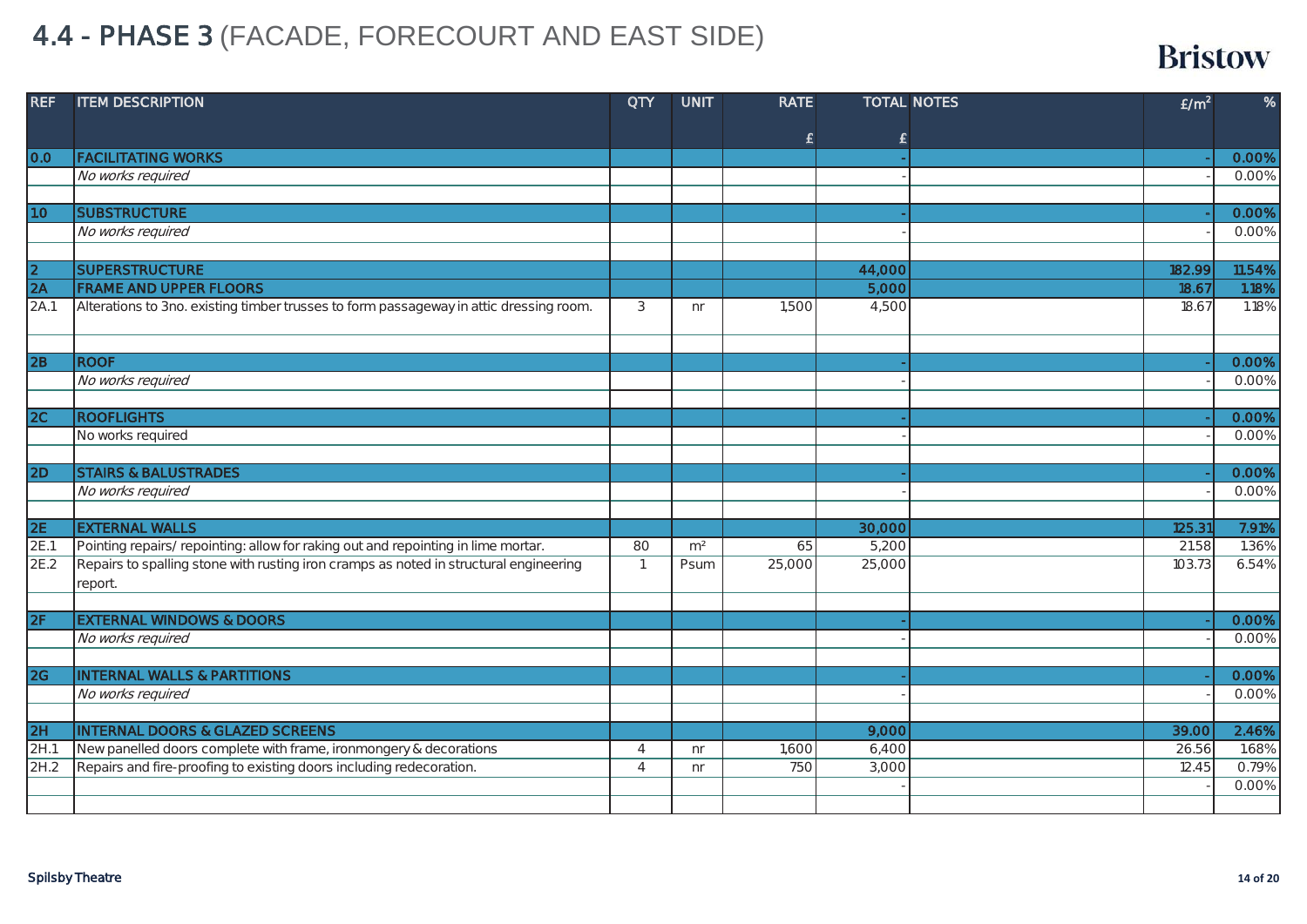## 4.4 - PHASE 3 (FACADE, FORECOURT AND EAST SIDE)

| <b>REF</b>     | <b>ITEM DESCRIPTION</b>                                                                | <b>QTY</b>       | <b>UNIT</b>    | <b>RATE</b> |         | <b>TOTAL NOTES</b><br>E/m <sup>2</sup> | %      |
|----------------|----------------------------------------------------------------------------------------|------------------|----------------|-------------|---------|----------------------------------------|--------|
|                |                                                                                        |                  |                |             |         |                                        |        |
|                |                                                                                        |                  |                | £           | £       |                                        |        |
| 13             | <b>INTERNAL FINISHES</b>                                                               |                  |                |             | 31,000  | 134.11                                 | 8.46%  |
| 3A             | <b>WALL FINISHES</b>                                                                   |                  |                |             | 11,000  | 47.26                                  | 2.98%  |
| 3A.1           | Repairs to wall plaster. Provisional Area                                              | 50               | m <sup>2</sup> | 35          | 1,750   | 7.26                                   | 0.46%  |
| 3A.2           | Redecoration throughout                                                                | 241              | m2             | 40          | 9,640   | 40.00                                  | 2.52%  |
|                |                                                                                        |                  |                |             |         |                                        |        |
| 3B             | <b>FLOOR FINISHES</b>                                                                  |                  |                |             | 11,000  | 47.45                                  | 2.99%  |
| 3B.1           | General repairs to existing timber floors                                              | $\overline{1}$   | n <sub>r</sub> | 3,000       | 3,000   | 12.45                                  | 0.79%  |
| 3B.2           | Sanding down, sealing & varnishing existing timber floors                              | $\overline{241}$ | m2             | 35          | 8,435   | 35.00                                  | 2.21%  |
|                | <b>CEILING FINISHES</b>                                                                |                  |                |             |         |                                        |        |
| 3C<br>3C.1     |                                                                                        |                  |                |             | 9,000   | 39.40<br>39.40                         | 2.49%  |
|                | Allow for replacing all other ceilings with plasterboard and skim.                     | 211              | m <sub>2</sub> | 45          | 9,495   |                                        | 2.49%  |
| $\overline{4}$ | <b>FITTINGS &amp; FURNISHINGS</b>                                                      |                  |                |             |         |                                        | 0.00%  |
| <b>4A</b>      | <b>Fittings &amp; Furnishings</b>                                                      |                  |                |             |         |                                        | 0.00%  |
|                | No works required                                                                      |                  |                |             |         |                                        | 0.00%  |
|                |                                                                                        |                  |                |             |         |                                        |        |
| $\overline{5}$ | <b>MEP INSTALLATION</b>                                                                |                  |                |             | 202,000 | 837.80                                 | 52.86% |
| <b>5A</b>      | <b>SANITARY APPLIANCES</b>                                                             |                  |                |             | 38,000  | 155.60                                 | 9.82%  |
| 5A.1           | WC Installation Complete                                                               | 3                | n <sub>r</sub> | 12,500      | 37,500  | 155.60                                 | 9.82%  |
|                |                                                                                        |                  |                |             |         |                                        |        |
| <b>5B</b>      | <b>Mechanical Installation</b>                                                         |                  |                |             | 84,000  | 350.00                                 | 22.08% |
| 5B.1           | New mechanical services, new gas utility intake, new ventilation system to auditorium, | 241              | m2             | 350         | 84,350  | 350.00                                 | 22.08% |
|                | new radiator heating.                                                                  |                  |                |             |         |                                        |        |
|                |                                                                                        |                  |                |             |         |                                        |        |
| 5C             | <b>Electrical Installation</b>                                                         |                  |                |             | 72,000  | 300.00                                 | 18.93% |
| 5C.1           | New electrical services                                                                | 241              | m2             | 300         | 72,300  | 300.00                                 | 18.93% |
|                |                                                                                        |                  |                |             |         |                                        |        |
| <b>5D</b>      | <b>Lift Installations</b>                                                              |                  |                |             |         |                                        | 0.00%  |
|                | No works required                                                                      |                  |                |             |         |                                        | 0.00%  |
|                |                                                                                        |                  |                |             |         |                                        |        |
| <b>5E</b>      | <b>BWIC</b>                                                                            |                  |                |             | 8,000   | 32.20                                  | 2.03%  |
| 5E.1           | Generally to services installation                                                     |                  | 4%             | 194,000     | 7,760   | 32.20                                  | 2.03%  |
|                |                                                                                        |                  |                |             |         |                                        |        |
| 6.0            | <b>SPECIALIST INSTALLATIONS</b>                                                        |                  |                |             |         |                                        | 0.00%  |
| 6.1            | No works required                                                                      |                  |                |             |         |                                        | 0.00%  |
|                |                                                                                        |                  |                |             |         |                                        |        |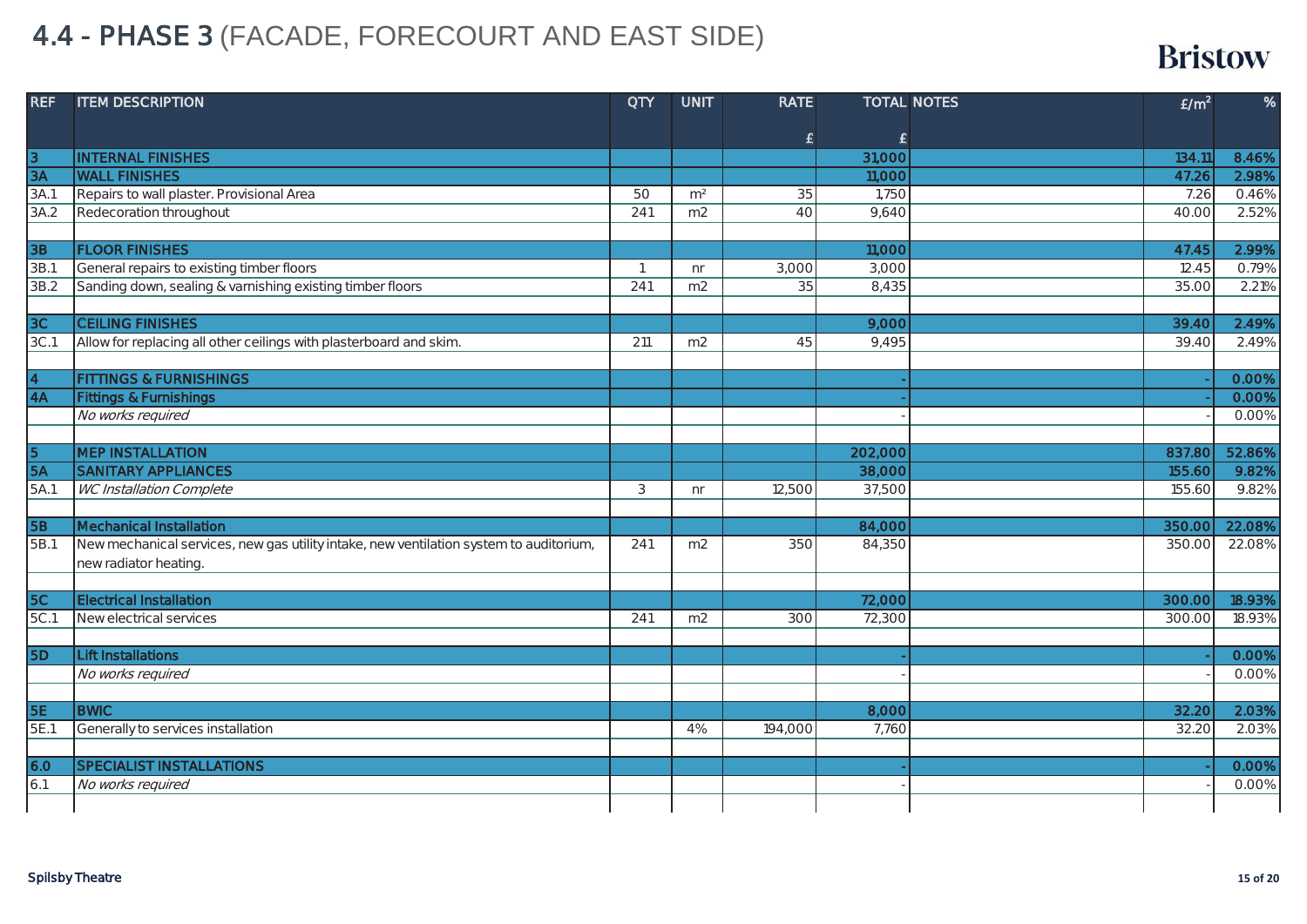## 4.4 - PHASE 3 (FACADE, FORECOURT AND EAST SIDE)

| <b>REF</b> | <b>ITEM DESCRIPTION</b>                                                                | <b>QTY</b> | <b>UNIT</b>    | <b>RATE</b> |         | <b>TOTAL NOTES</b> | E/m <sup>2</sup> | %      |
|------------|----------------------------------------------------------------------------------------|------------|----------------|-------------|---------|--------------------|------------------|--------|
|            |                                                                                        |            |                |             |         |                    |                  |        |
| 17.O       | <b>IEXTERNAL WORKS</b>                                                                 |            |                |             | 105,000 |                    | 435.68           | 27.49% |
|            | Allowance for 2 no road gullies & new soakaway to front of building & reinstatement of |            | Psum           | 15,000      | 15,000  |                    | 62.24            | 3.93%  |
|            | paving.                                                                                |            |                |             |         |                    |                  |        |
| 7.2        | Addition for front area resurfacing and landscaping, provision for performance         | 600        | m <sup>2</sup> | 150         | 90,000  |                    | 373.44           | 23.56% |
|            |                                                                                        |            |                |             |         |                    |                  |        |
|            | <b>BUILDING WORKS ESTIMATE</b>                                                         | 382,000    |                | 1,155       | 100%    |                    |                  |        |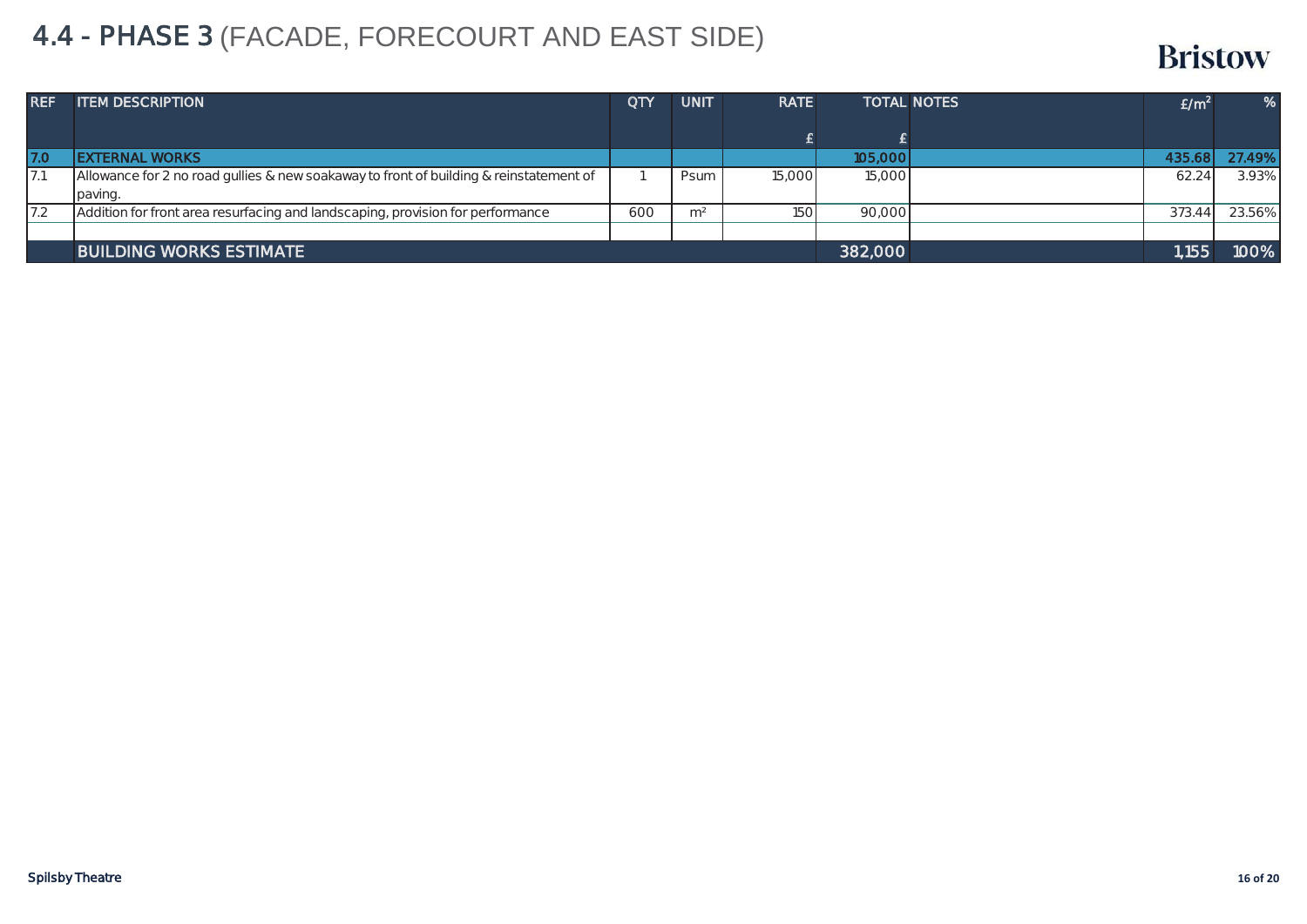| <b>REF</b>      | <b>ITEM DESCRIPTION</b>                                                                | <b>QTY</b>     | <b>UNIT</b>    | <b>RATE</b> |         | <b>TOTAL NOTES</b> | E/m <sup>2</sup> | %      |
|-----------------|----------------------------------------------------------------------------------------|----------------|----------------|-------------|---------|--------------------|------------------|--------|
|                 |                                                                                        |                |                |             |         |                    |                  |        |
|                 |                                                                                        |                |                | £           | £       |                    |                  |        |
| 0.0             | <b>FACILITATING WORKS</b>                                                              |                |                |             | 45,000  |                    |                  | 2.00%  |
| 0.1             | Remove dias to auditorium & replace floor below                                        |                | Psum           | 10,000      | 10,000  |                    |                  |        |
| 0.2             | Removal of stone floor to old public seating gallery within auditorium & replacement   | 32             | m <sub>2</sub> | 350         | 11,200  |                    |                  | 0.63%  |
|                 | with new concrete floor on existing sleeper walls.                                     |                |                |             |         |                    |                  |        |
| 0.3             | Alterations and new openings to internal walls as indicated on drawings                | 805            | m <sub>2</sub> | 30          | 24,150  |                    |                  | 1.37%  |
| 1.0             | <b>SUBSTRUCTURE</b>                                                                    |                |                |             |         |                    |                  | 0.00%  |
|                 | No works required                                                                      |                |                |             |         |                    |                  | 0.00%  |
|                 |                                                                                        |                |                |             |         |                    |                  |        |
| 2               | <b>SUPERSTRUCTURE</b>                                                                  |                |                |             | 476,000 |                    | 591.74           | 27.00% |
| $\overline{2A}$ | <b>FRAME AND UPPER FLOORS</b>                                                          |                |                |             | 27,000  |                    | 33.54            | 1.53%  |
| 2A.1            | Repairs to 3 no main hall timber trusses as noted by Structural Engineer               | 3              | nr             | 7,500       | 22,500  |                    | 27.95            | 1.28%  |
| 2A.2            | Alterations to 3no. existing timber trusses to form passageway in attic dressing room. | 3              | nr             | 1,500       | 4,500   |                    | 5.59             | 0.26%  |
|                 |                                                                                        |                |                |             |         |                    |                  |        |
|                 |                                                                                        |                |                |             |         |                    |                  |        |
| 2B              | <b>ROOF</b>                                                                            |                |                |             | 283,000 |                    | 351.80           | 16.05% |
| 2B.1            | All roofs stripped of slates, lead and battens. New battens. New Code 6 lead gutters   | 805            | m <sup>2</sup> | 250         | 201,250 |                    | 250.00           | 11.41% |
|                 | and Code 5 flashings. New natural slates. Area measured on plan                        |                |                |             |         |                    |                  |        |
| 2B.2            | Replacement or splicing-on new rafters and gutter linings (assume 30% of plan area).   | 242            | m <sup>2</sup> | 100         | 24,150  |                    | 30.00            | 1.37%  |
| 2B.3            | Extra for accoustic upgrade to auditorium                                              | 102            | m <sup>2</sup> | 150         | 15,300  |                    | 19.01            | 0.87%  |
| 2B.4            | Allowance for new flashings & rainwater installation                                   |                | Psum           | 15,000      | 15,000  |                    | 18.63            | 0.85%  |
| 2B.5            | New patent glazing roof to form WCs in old exercise yard.                              | 19             | m <sup>2</sup> | 500         | 9,500   |                    | 11.80            | 0.54%  |
| 2B.6            | 4no. access ladders to roof.                                                           | $\overline{4}$ | nr             | 750         | 3,000   |                    | 3.73             | 0.17%  |
| 2B.7            | Temporary roof repairs                                                                 |                | n <sub>r</sub> | 15,000      | 15,000  |                    | 18.63            | 0.85%  |
|                 |                                                                                        |                |                |             |         |                    |                  |        |
| 2C              | <b>ROOFLIGHTS</b>                                                                      |                |                |             |         |                    |                  | 0.00%  |
|                 | No works required                                                                      |                |                |             |         |                    |                  | 0.00%  |
|                 |                                                                                        |                |                |             |         |                    |                  |        |
| 2D              | <b>STAIRS &amp; BALUSTRADES</b>                                                        |                |                |             |         |                    |                  | 0.00%  |
|                 | No works required                                                                      |                |                |             |         |                    |                  | 0.00%  |
|                 |                                                                                        |                |                |             |         |                    |                  |        |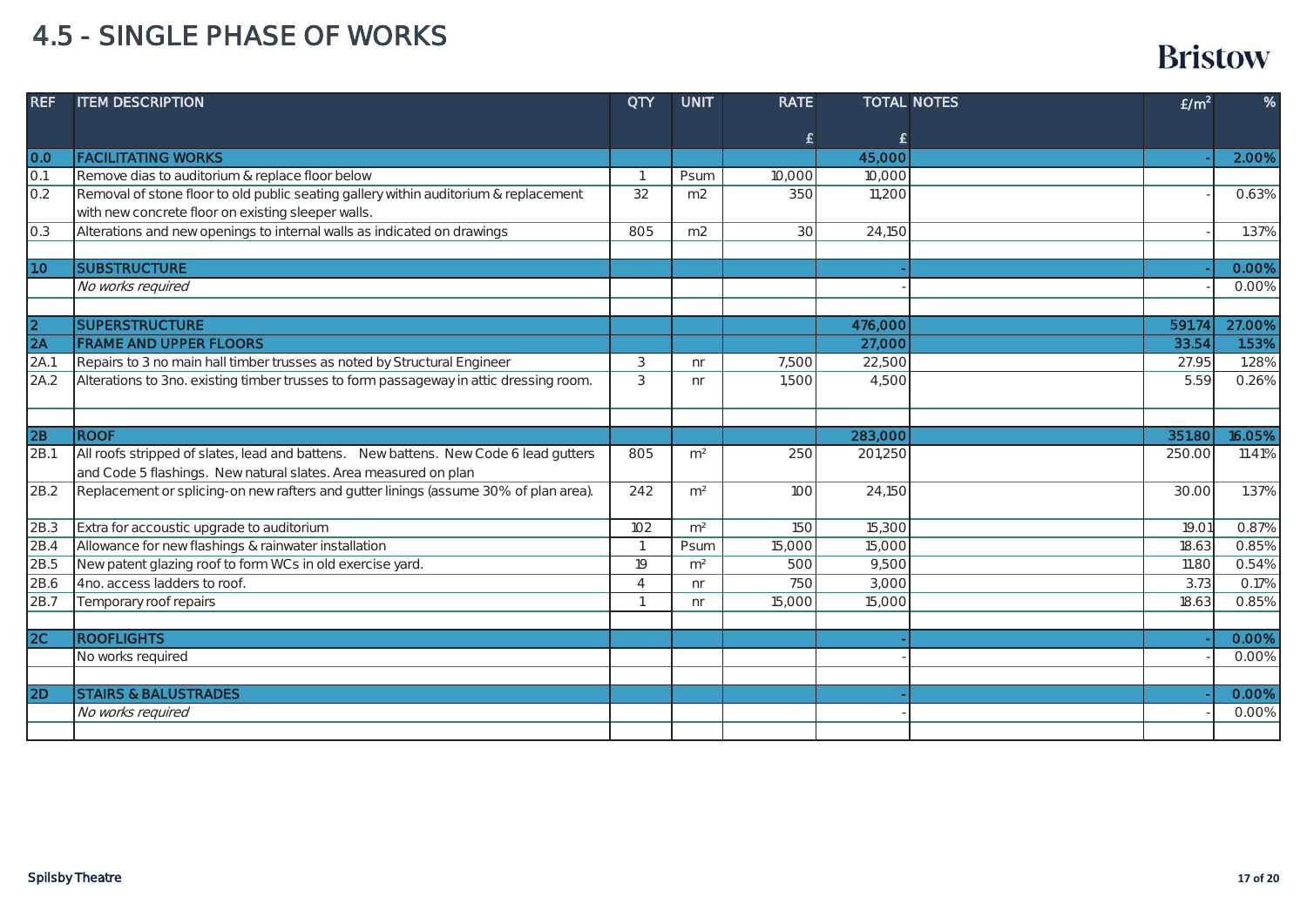| <b>REF</b>                 | <b>ITEM DESCRIPTION</b>                                                                                                         | <b>QTY</b>      | <b>UNIT</b>    | <b>RATE</b>        |         | <b>TOTAL NOTES</b> | E/m <sup>2</sup> | %     |
|----------------------------|---------------------------------------------------------------------------------------------------------------------------------|-----------------|----------------|--------------------|---------|--------------------|------------------|-------|
|                            |                                                                                                                                 |                 |                |                    |         |                    |                  |       |
|                            |                                                                                                                                 |                 |                | $\pmb{\mathsf{E}}$ | £       |                    |                  |       |
| <b>2E</b>                  | <b>EXTERNAL WALLS</b>                                                                                                           |                 |                |                    | 78,000  |                    | 96.89            | 4.42% |
| 2E.1                       | Repairs to cracked brickwork as noted in structural engineering report.                                                         |                 | Psum           | 20,000             | 20,000  |                    | 24.84            | 1.13% |
| 2E.2                       | Pointing repairs/repointing: allow for raking out and repointing in lime mortar.                                                | 200             | m <sup>2</sup> | 65                 | 13,000  |                    | 16.15            | 0.74% |
| 2E.3                       | Repointing and new flaunching all chimneys. Re-bedding and repointing all copings as<br>noted in structural engineering report. |                 | Psum           | 10,000             | 10,000  |                    | 12.42            | 0.57% |
| 2E.4                       | Repairs to spalling stone with rusting iron cramps as noted in structural engineering<br>report.                                | $\mathbf{1}$    | Psum           | 25,000             | 25,000  |                    | 31.06            | 1.42% |
| 2E.5                       | Redecorate timber work                                                                                                          |                 | Psum           | 10,000             | 10,000  |                    | 12.42            | 0.57% |
|                            |                                                                                                                                 |                 |                |                    |         |                    |                  |       |
| 2F                         | <b>EXTERNAL WINDOWS &amp; DOORS</b>                                                                                             |                 |                |                    | 55,000  |                    | 68.63            | 3.13% |
| 2F.1                       | Repairs/piecing in to existing timber sash windows.                                                                             | 26              | nr             | 750                | 19,500  |                    | 24.22            | 1.11% |
| 2F.2                       | Reglazing all windows with Slimglaze double-glazed units; new Ventrolla-type draught-<br>stripping.                             | $\overline{33}$ | m2             | 800                | 26,400  |                    | 32.80            | 1.50% |
| 2F.3                       | Secondary glazing to main hall, function room and bar                                                                           | 17              | m2             | 550                | 9,350   |                    | 11.61            | 0.53% |
|                            |                                                                                                                                 |                 |                |                    |         |                    |                  |       |
| $\overline{\overline{2G}}$ | <b>INTERNAL WALLS &amp; PARTITIONS</b>                                                                                          |                 |                |                    |         |                    |                  | 0.00% |
|                            | No works required                                                                                                               |                 |                |                    |         |                    |                  | 0.00% |
|                            |                                                                                                                                 |                 |                |                    |         |                    |                  |       |
| 2H                         | <b>INTERNAL DOORS &amp; GLAZED SCREENS</b>                                                                                      |                 |                |                    | 33,000  |                    | 40.87            | 1.87% |
| 2H.1                       | New panelled doors complete with frame, ironmongery & decorations                                                               | 14              | nr             | 1,600              | 22,400  |                    | 27.83            | 1.27% |
| 2H.2                       | Repairs and fire-proofing to existing doors including redecoration.                                                             | 14              | nr             | 750                | 10,500  |                    | 13.04            | 0.60% |
| $\overline{3}$             | <b>INTERNAL FINISHES</b>                                                                                                        |                 |                |                    | 171,000 |                    | 212.12           | 9.68% |
| 3A                         | <b>WALL FINISHES</b>                                                                                                            |                 |                |                    | 51,000  |                    | 63.29            | 2.89% |
| 3A.1                       | Repairs to wall plaster. Provisional Area                                                                                       | 250             | m <sup>2</sup> | 35                 | 8,750   |                    | 10.87            | 0.50% |
| 3A.2                       | Redecoration throughout                                                                                                         | 805             | m2             | 40                 | 32,200  |                    | 40.00            | 1.83% |
| 3A.3                       | Allowance for upgraded finishes to kitchen                                                                                      |                 | nr             | 10,000             | 10,000  |                    | 12.42            | 0.57% |
|                            |                                                                                                                                 |                 |                |                    |         |                    |                  |       |
| 3B                         | <b>FLOOR FINISHES</b>                                                                                                           |                 |                |                    | 38,000  |                    | 47.42            | 2.16% |
| 3B.1                       | General repairs to existing timber floors                                                                                       | $\overline{1}$  | nr             | 10,000             | 10,000  |                    | 12.42            | 0.57% |
| 3B.2                       | Sanding down, sealing & varnishing existing timber floors                                                                       | 805             | m2             | 35                 | 28,175  |                    | 35.00            | 1.60% |
| 3C                         | <b>CEILING FINISHES</b>                                                                                                         |                 |                |                    | 82,000  |                    | 101.41           | 4.63% |
| 3C.1                       | Repairs to existing fibrous plaster ceiling in main hall.                                                                       |                 | nr             | 50,000             | 50,000  |                    | 62.11            | 2.83% |
| 3C.2                       | Allow for replacing all other ceilings with plasterboard and skim.                                                              | 703             | m <sub>2</sub> | 45                 | 31,635  |                    | 39.30            | 1.79% |
|                            |                                                                                                                                 |                 |                |                    |         |                    |                  |       |
|                            |                                                                                                                                 |                 |                |                    |         |                    |                  |       |
|                            |                                                                                                                                 |                 |                |                    |         |                    |                  |       |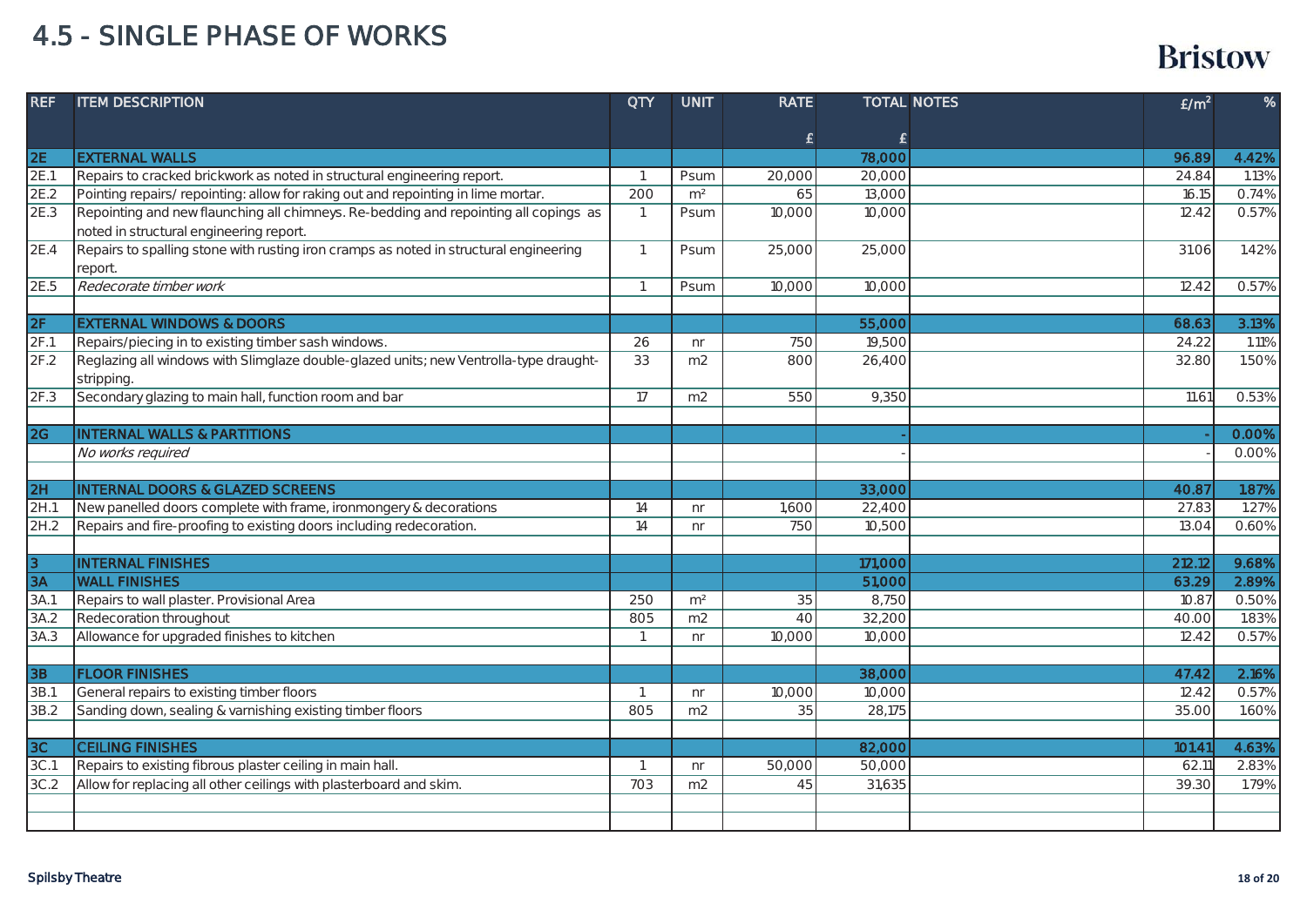| <b>REF</b> | <b>ITEM DESCRIPTION</b>                                                                | <b>QTY</b> | <b>UNIT</b>            | <b>RATE</b>     |         | <b>TOTAL NOTES</b> | E/m <sup>2</sup> | $\%$           |
|------------|----------------------------------------------------------------------------------------|------------|------------------------|-----------------|---------|--------------------|------------------|----------------|
|            |                                                                                        |            |                        |                 |         |                    |                  |                |
|            |                                                                                        |            |                        | £               | £       |                    |                  |                |
| 4          | <b>FITTINGS &amp; FURNISHINGS</b>                                                      |            |                        |                 | 60,000  |                    | 74.00            | 3.39%          |
| 4A         | <b>Fittings &amp; Furnishings</b>                                                      |            |                        |                 | 60,000  |                    | 74.00            | 3.39%          |
| 4A.1       | Kitchen fit-out (good quality domestic). Figure advised by TRA                         |            | nr                     | 25,000          | 25,000  |                    | 31.06            | 1.42%          |
| 4A.2       | Reception counter. Figure advised by TRA                                               |            | n <sub>r</sub>         | 10,000          | 10,000  |                    | 12.42            | 0.57%          |
| 4A.3       | Bar counter. Figure advised by TRA                                                     |            | nr                     | 15,000          | 15,000  |                    | 18.63            | 0.85%          |
| 4A.4       | Café tables and chairs. Assume 4 tables & 16 chairs                                    |            | n <sub>r</sub>         | 4,800           | 4,800   |                    | 5.96             | 0.27%          |
| 4A.5       | Small bar counter and kitchenette for Function Room bar                                | -1         | n <sub>r</sub>         | 5,000           | 5,000   |                    | 6.21             | 0.28%          |
|            |                                                                                        |            |                        |                 |         |                    |                  |                |
| 5          | <b>MEP INSTALLATION</b>                                                                |            |                        |                 | 696,000 |                    | 863.37           | 39.40%         |
| <b>5A</b>  | <b>SANITARY APPLIANCES</b>                                                             |            |                        |                 | 125,000 |                    | 155.28           | 7.09%          |
| 5A.1       | WC Installation Complete                                                               | 10         | n <sub>r</sub>         | 12,500          | 125,000 |                    | 155.28           | 7.09%          |
|            |                                                                                        |            |                        |                 |         |                    |                  |                |
| <b>5B</b>  | <b>Mechanical Installation</b>                                                         |            |                        |                 | 282,000 |                    | 350.00           | 15.97%         |
| 5B.1       | New mechanical services, new gas utility intake, new ventilation system to auditorium, | 805        | m2                     | 350             | 281,750 |                    | 350.00           | 15.97%         |
|            | new radiator heating.                                                                  |            |                        |                 |         |                    |                  |                |
|            |                                                                                        |            |                        |                 |         |                    |                  |                |
| 5C         | <b>Electrical Installation</b>                                                         |            |                        |                 | 262,000 |                    | 324.84           | 14.82%         |
| 5C.1       | New electrical services                                                                | 805        | m <sub>2</sub>         | 300             | 241,500 |                    | 300.00           | 13.69%         |
| 5C.2       | Allowance for new electrical intake                                                    |            | nr                     | 20,000          | 20,000  |                    | 24.84            | 1.13%          |
|            |                                                                                        |            |                        |                 |         |                    |                  |                |
| <b>5D</b>  | Lift Installations                                                                     |            |                        |                 |         |                    |                  | 0.00%          |
|            | No works required                                                                      |            |                        |                 |         |                    |                  | 0.00%          |
| <b>5E</b>  | <b>BWIC</b>                                                                            |            |                        |                 | 27,000  |                    | 33.24            | 1.52%          |
| 5E.1       |                                                                                        |            | 4%                     | 669,000         | 26,760  |                    | 33.24            | 1.52%          |
|            | Generally to services installation                                                     |            |                        |                 |         |                    |                  |                |
| 6.0        | <b>SPECIALIST INSTALLATIONS</b>                                                        |            |                        |                 | 143,000 |                    | 177.02           | 8.08%          |
| 6.1.       | 3 no new suspension trusses & winches in loft space.                                   | 3          |                        |                 | 15,000  |                    | 18.63            | 0.85%          |
| 6.2        | New AV and lighting system. Figure advised by TRA                                      |            | n <sub>r</sub><br>Psum | 5,000<br>75,000 | 75,000  |                    | 93.17            |                |
| 6.3        |                                                                                        |            |                        | 300             |         |                    |                  | 4.25%<br>2.13% |
|            | New retractable seating                                                                | 125        | n <sub>r</sub>         |                 | 37,500  |                    | 46.58            |                |
| 6.4        | Acoustic lining to auditorium walls                                                    |            | Psum                   | 15,000          | 15,000  |                    | 18.63            | 0.85%          |
|            |                                                                                        |            |                        |                 |         |                    |                  |                |